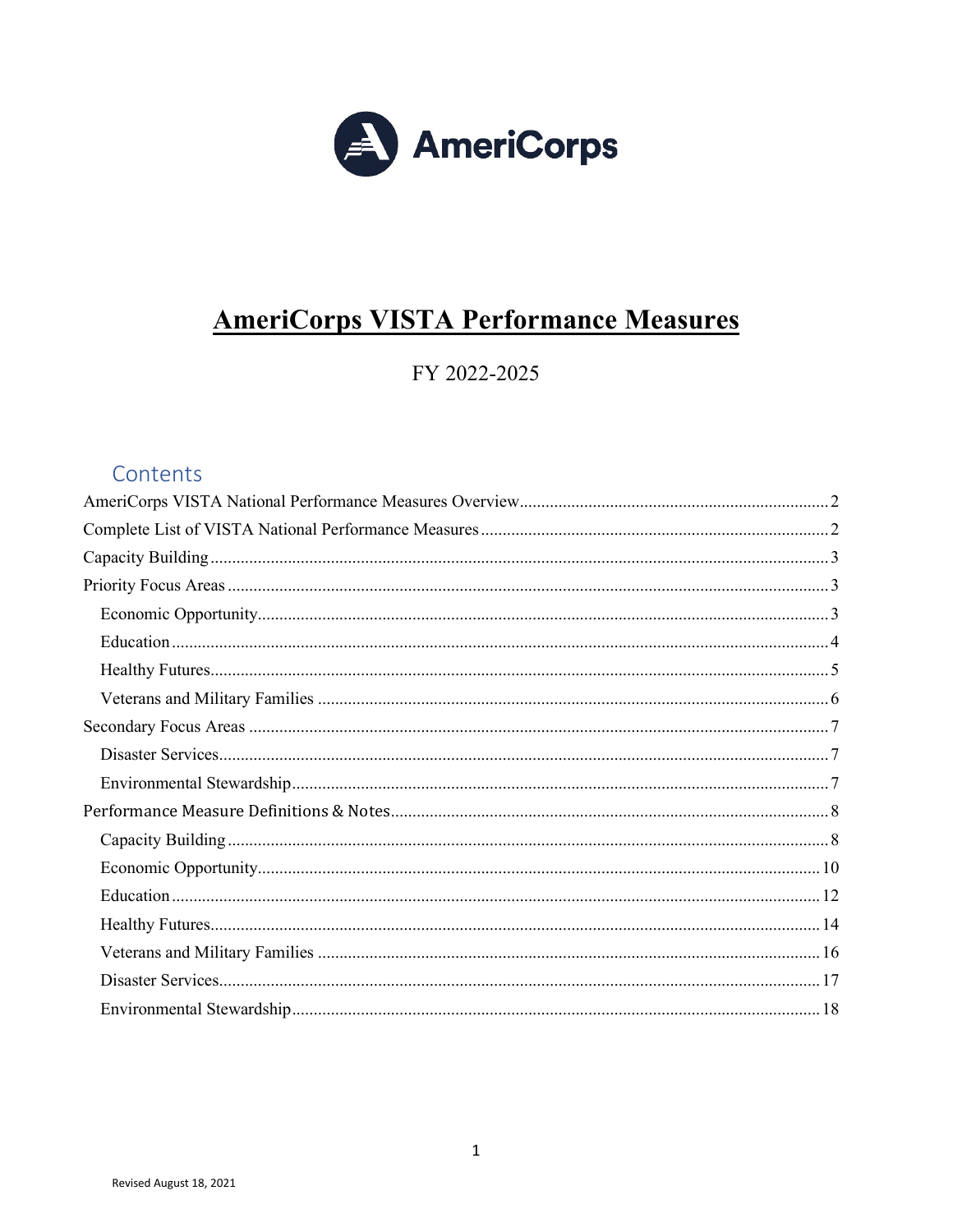## <span id="page-1-0"></span>**AmeriCorps VISTA National Performance Measures Overview**

AmeriCorps VISTA projects have two main conceptual components: (1) to build capacity of projects that (2) are intended to help individuals and communities out of poverty. The anti-poverty component is the reason resources are awarded to an organization while the capacity building measures are how the antipoverty work is accomplished.

Applicants for VISTA resources provide information in the form of performance measures to AmeriCorps about both the capacity building component and the anti-poverty component of their proposed project. Applicants enter this performance measure information into the eGrants Performance Measure Module. The performance measures entered become the basis for future progress reports if the application is approved. **The Performance Measures are not designed to act as a comprehensive work plan covering each anti-poverty measure undertaken by a project.** 

This document provides definitions and data collection protocols for the Performance Measures available to AmeriCorps VISTA applicants for both capacity building and anti-poverty programming.

Capacity Building Information: For each site that will benefit directly from the capacity-building efforts of VISTAs, applicants provide information about (1) the capacity goal they hope to reach at the site, (2) the number of VISTAs (or Leaders) they are requesting at the site and the focus of their service activities, (3) at least one capacity-building output, and (4) at least one capacity-building outcome. They also provide information about data collection plans for the capacity-building output and outcomes identified. If the application is approved, they will collect and report data for any Capacity-Building Output or Outcome selected on future progress reports, in accordance with the definitions and protocols identified for the selected measures.

Anti-Poverty Information: Applicants also provide information about how the organization or program will ultimately help individuals and communities out of poverty. In addition to identifying a Focus Area and Objective, applicants identify: (1) an anti-poverty output; (2) an anti-poverty outcome; and (3) an anti-poverty program strategy/intervention. Entering information about data collection plans for selected anti-poverty outputs and outcomes is optional.

## **Complete List of VISTA National Performance Measures**

<span id="page-1-1"></span>These selection rules specify allowable output/outcome pairings for National Performance Measures. Applicants must follow these selection rules when using National Performance Measures. Applicants may not select any National Performance Measures that may appear in eGrants if they are not present on this list.

Project applicants should select no more than three or four separate key measures in their application. Please see the application instructions for additional information about all the application requirements.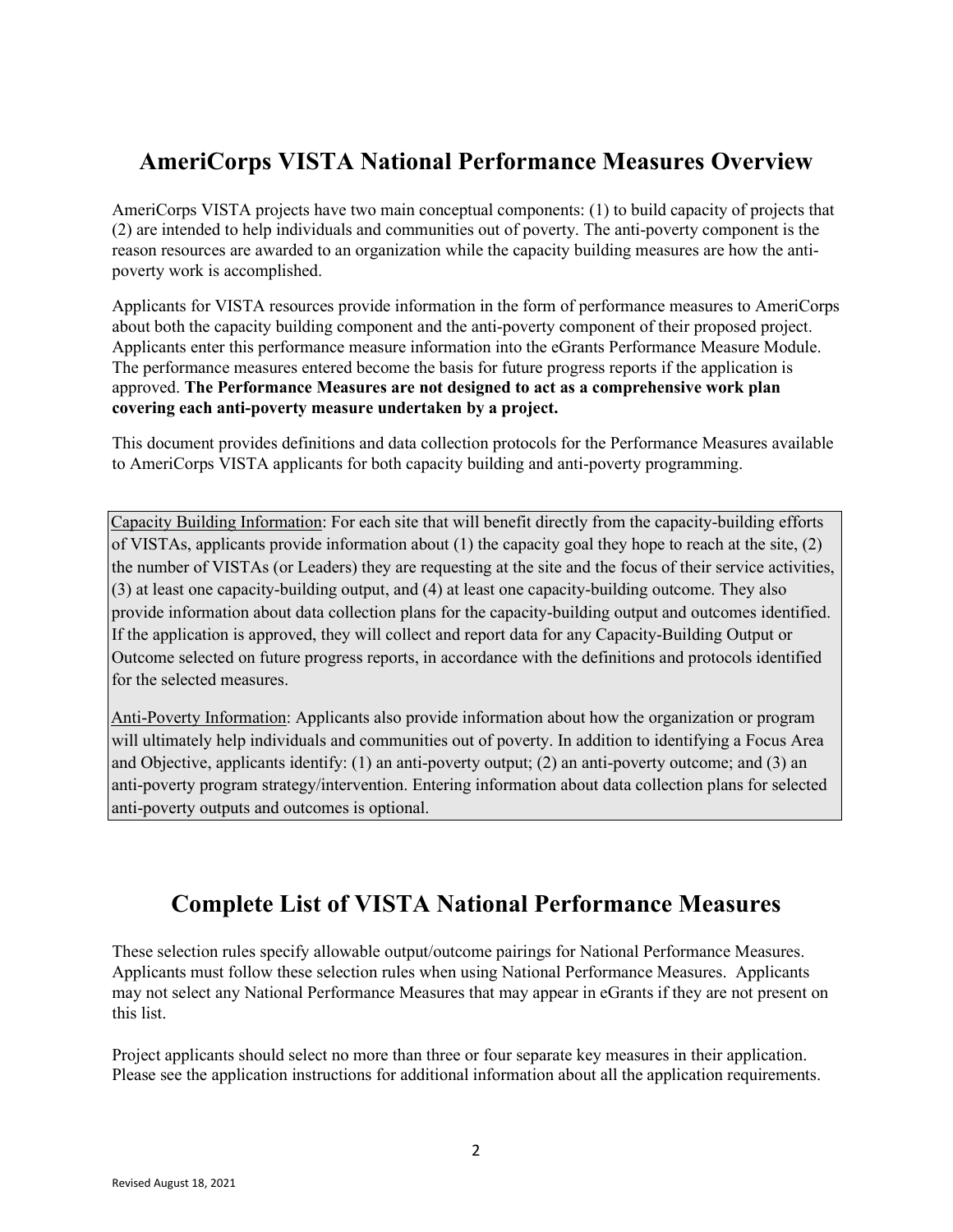# **Capacity Building**

<span id="page-2-0"></span>

| <b>Strategic Plan</b> |                                                                                                                                                 | <b>Selection Rules</b>            | <b>Interventions</b>        |
|-----------------------|-------------------------------------------------------------------------------------------------------------------------------------------------|-----------------------------------|-----------------------------|
| Objective             | <b>Outputs</b>                                                                                                                                  | Outcomes (if applicable)*         |                             |
| Capacity              | G3-3.4: Number of                                                                                                                               | G3-3.10A: Number of               | Volunteer management        |
| Building $&$          | organizations that                                                                                                                              | organizations that increase their | Training                    |
| Leverage              | received capacity                                                                                                                               | efficiency, effectiveness, and/or | Resource development        |
|                       | building services                                                                                                                               | program reach                     | Systems development         |
|                       |                                                                                                                                                 |                                   | <b>Donations Management</b> |
|                       | G3-3.1A Number of<br>Community<br>volunteers recruited<br>or managed<br>G3-3.16A: Dollar<br>value of cash or in<br>kind resources<br>leveraged. |                                   |                             |

# **Priority Focus Areas**

## <span id="page-2-2"></span><span id="page-2-1"></span>**Economic Opportunity**

| <b>Strategic Plan</b> |                       | <b>Selection Rules</b>           | <b>Interventions</b>              |
|-----------------------|-----------------------|----------------------------------|-----------------------------------|
| Objective             | <b>Outputs</b>        | Outcomes (if applicable)*        |                                   |
| Financial             | O1A: Number of        | O9: Number of individuals with   | <b>Financial Literacy</b>         |
| Literacy              | individuals served    | improved financial knowledge     | Education                         |
|                       |                       |                                  | <b>Financial Fraud Prevention</b> |
|                       |                       | O19A Dollar value of tax returns | Tax Preparation                   |
|                       |                       | generated                        |                                   |
| Housing               | O1A: Number of        | O11: Number of individuals       | Housing Unit Development          |
|                       | individuals served    | transitioned into safe, healthy, | Housing Unit Repair               |
|                       |                       | affordable housing               | Housing                           |
|                       |                       |                                  | Placement/Assistance              |
|                       | O4: Number of         | O20: Number of safe, healthy,    | Housing Unit Development          |
|                       | housing units         | affordable housing units made    | Housing Unit Repair               |
|                       | developed or repaired | available                        |                                   |
| Employment            | O1A: Number of        | O10: Number of individuals       | <b>Job Training</b>               |
|                       | individuals served    | who secure employment            | Job Placement                     |
|                       |                       |                                  | <b>GED</b> Education              |
|                       |                       | O21: Number of individuals       | Other Adult Education             |
|                       |                       | with improved job readiness      |                                   |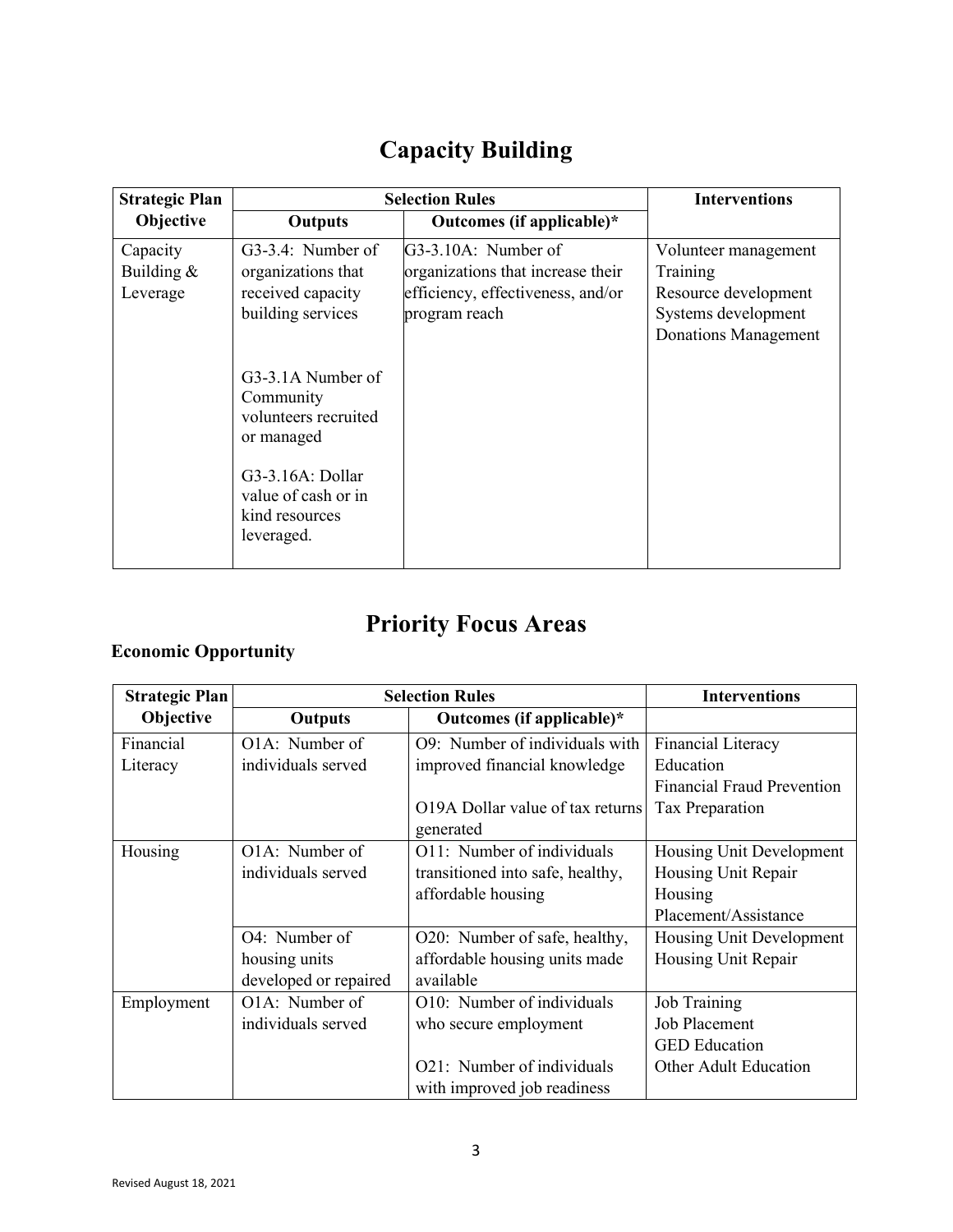### <span id="page-3-0"></span>**Education**

| <b>Strategic Plan</b>           |                                       | <b>Selection Rules</b>                                                                                                                                                                                                                                                                                                                                                                                                                                                                                                    | <b>Interventions</b>                                                                                                                                                                                       |
|---------------------------------|---------------------------------------|---------------------------------------------------------------------------------------------------------------------------------------------------------------------------------------------------------------------------------------------------------------------------------------------------------------------------------------------------------------------------------------------------------------------------------------------------------------------------------------------------------------------------|------------------------------------------------------------------------------------------------------------------------------------------------------------------------------------------------------------|
| Objective                       | <b>Outputs</b>                        | Outcomes (if applicable)*                                                                                                                                                                                                                                                                                                                                                                                                                                                                                                 |                                                                                                                                                                                                            |
| School<br>Readiness             | ED1A: Number of<br>individuals served | ED23A: Number of children<br>demonstrating gains in school<br>readiness                                                                                                                                                                                                                                                                                                                                                                                                                                                   | Tutoring<br>Mentoring<br>Other Classroom Support<br>Out-of-School Time<br>Family Involvement<br>Service Learning<br><b>Summer Learning</b><br><b>Classroom Teaching</b><br>Social and Emotional<br>Support |
| K-12 Success                    | ED1A: Number of<br>individuals served | ED5A: Number of students with<br>improved academic performance<br>ED9: Number of students<br>graduating from high school on<br>time<br>ED10: Number of students<br>enrolling in post-secondary<br>education/training<br>ED27C: Number of students with<br>improved academic engagement<br>or social-emotional skills<br>ED6: Number of students with<br>increased attendance<br>ED7A: Number of students with<br>decreased disciplinary incidents<br>(referrals, suspensions/expulsions,<br>criminal or gang involvement) | Tutoring<br>Mentoring<br>Other Classroom Support<br>Out-of-School Time<br>Family Involvement<br>Service Learning<br><b>Summer Learning</b><br><b>Classroom Teaching</b><br>Opioid/Drug Intervention        |
| Post-HS<br>Education<br>Support | ED1A: Number of<br>individuals served | ED11: Number of individuals<br>earning a post-secondary degree<br>or technical certification                                                                                                                                                                                                                                                                                                                                                                                                                              | Tutoring<br>Mentoring<br>Family Involvement<br>Service Learning<br><b>Summer Learning</b>                                                                                                                  |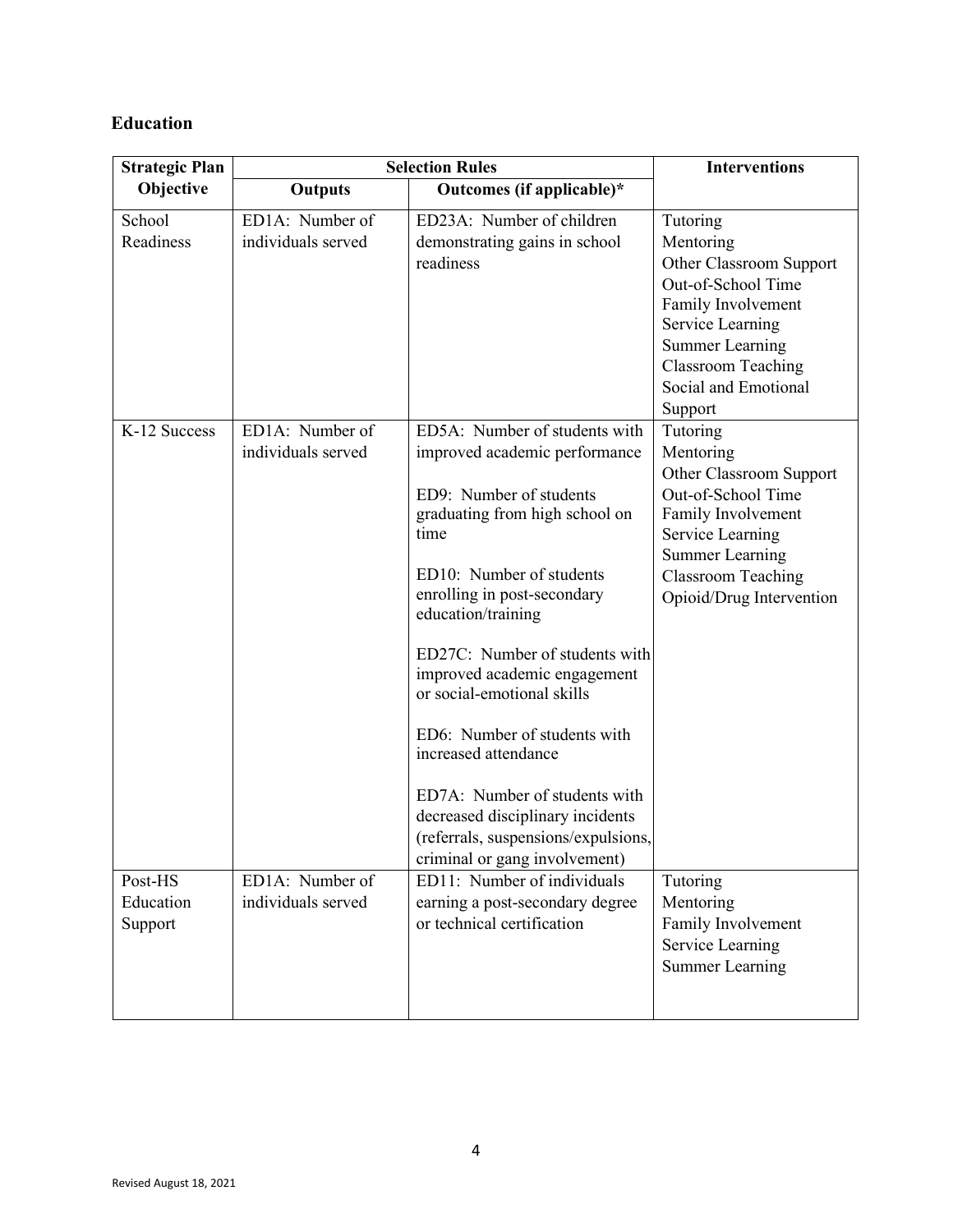## <span id="page-4-0"></span>**Healthy Futures**

| <b>Strategic</b>    |                                               | <b>Selection Rules</b>                                                                                                                                                                                                                                             | <b>Interventions</b>                                                                                                                                                       |
|---------------------|-----------------------------------------------|--------------------------------------------------------------------------------------------------------------------------------------------------------------------------------------------------------------------------------------------------------------------|----------------------------------------------------------------------------------------------------------------------------------------------------------------------------|
| Plan<br>Objective   | <b>Outputs</b>                                | Outcomes (if applicable)*                                                                                                                                                                                                                                          |                                                                                                                                                                            |
| Obesity $&$<br>Food | H4A: Number of<br>individuals served          | H12: Number of individuals<br>who report increased food<br>security<br>H17: Number of individuals<br>with increased health knowledge<br>H18: Number of individuals<br>reporting a change in behavior or<br>intent to change behavior to<br>improve their health    | Outreach<br>Education/Training<br>Referrals<br><b>Medical Services</b><br>Nutrition/Food Support<br>Physical Activities<br>Counseling/Coaching<br>Opioid/Drug Intervention |
|                     | H10A: Number of<br>pounds of food<br>provided | H19: Number of individuals<br>with improved health<br>N/A                                                                                                                                                                                                          | Nutrition/Food Support                                                                                                                                                     |
| Access to<br>Care   | H4A: Number of<br>individuals served          | H17: Number of individuals<br>with increased health knowledge<br>H18: Number of individuals<br>reporting a change in behavior or Counseling/Coaching<br>intent to change behavior to<br>improve their health<br>H19: Number of individuals<br>with improved health | Outreach<br>Education/Training<br>Referrals<br><b>Medical Services</b><br>Opioid/Drug Intervention<br>Disability Inclusion                                                 |
|                     |                                               | H20: Number of individuals<br>with improved access to medical<br>care                                                                                                                                                                                              |                                                                                                                                                                            |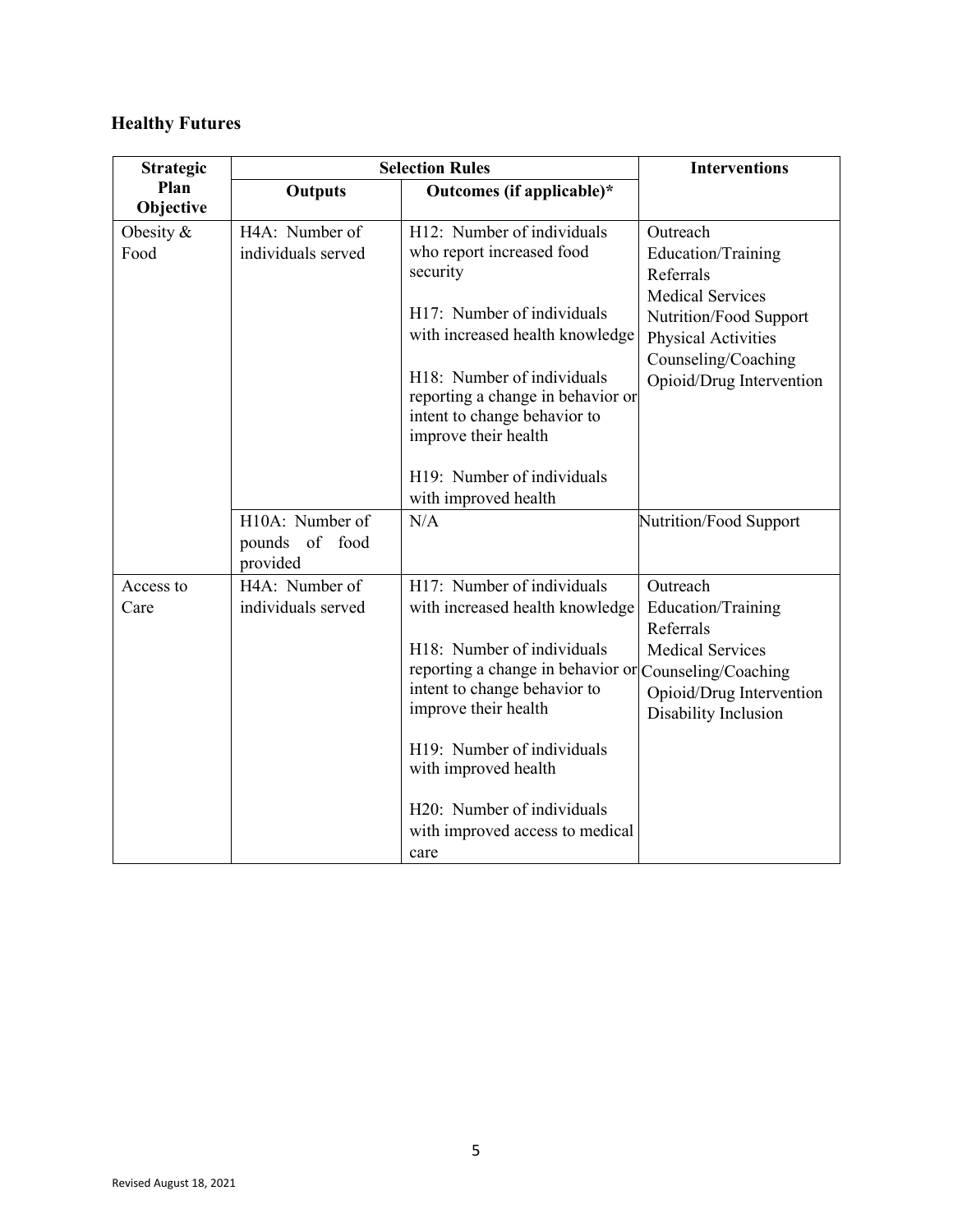## <span id="page-5-0"></span>**Veterans and Military Families**

| <b>Strategic Plan</b>            |                                                                                                                                                                                         | <b>Selection Rules</b>                                                                                                                                                                                                                                                                                                                                                                                                                                                                                                                                                                                                                                                                                                                                       | <b>Interventions</b>                                                                                                                                                                                                                                                                                                                                                                                                                                                                                                                                                                        |
|----------------------------------|-----------------------------------------------------------------------------------------------------------------------------------------------------------------------------------------|--------------------------------------------------------------------------------------------------------------------------------------------------------------------------------------------------------------------------------------------------------------------------------------------------------------------------------------------------------------------------------------------------------------------------------------------------------------------------------------------------------------------------------------------------------------------------------------------------------------------------------------------------------------------------------------------------------------------------------------------------------------|---------------------------------------------------------------------------------------------------------------------------------------------------------------------------------------------------------------------------------------------------------------------------------------------------------------------------------------------------------------------------------------------------------------------------------------------------------------------------------------------------------------------------------------------------------------------------------------------|
| Objective                        | <b>Outputs</b>                                                                                                                                                                          | Outcomes (if applicable)*                                                                                                                                                                                                                                                                                                                                                                                                                                                                                                                                                                                                                                                                                                                                    |                                                                                                                                                                                                                                                                                                                                                                                                                                                                                                                                                                                             |
| Veterans &<br>Families<br>Served | V1: Number of<br>veterans served<br>V7A: Number of<br>military<br>active<br>members<br>and/or<br>military family<br>members served<br>V8: Number of<br>veteran family<br>members served | O9: Number of individuals with<br>improved financial knowledge<br>O11: Number of individuals<br>transitioned into safe/affordable<br>housing<br>O10: Number of individuals who<br>secure employment<br>O21: Number of individuals with<br>improved job readiness<br>ED11: Number of individuals<br>earning a post-secondary degree<br>or technical certification<br>H12: Number of individuals who<br>report increased food security<br>H17: Number of individuals with<br>increased health knowledge<br>H18: Number of individuals<br>reporting a change in behavior or<br>intent to change behavior to<br>improve their health<br>H19: Number of individuals with<br>improved health<br>H20: Number of individuals with<br>improved access to medical care | <b>Financial Literacy</b><br>Education<br>Housing Unit Development<br>Housing Unit Repair<br>Housing<br>Placement/Assistance<br>Job Training<br><b>Job Placement</b><br><b>GED</b> Education<br><b>Other Adult Education</b><br>Tutoring<br>Mentoring<br>Family Involvement<br>Service Learning<br><b>Summer Learning</b><br>Companionship<br>Nutrition/Food Support<br>Legal Services<br>Transportation<br>Outreach<br>Referrals<br><b>Medical Services</b><br>Nutrition/Food Support<br>Physical Activities<br>Counseling/Coaching<br><b>Respite Services</b><br>Opioid/Drug Intervention |
|                                  |                                                                                                                                                                                         |                                                                                                                                                                                                                                                                                                                                                                                                                                                                                                                                                                                                                                                                                                                                                              |                                                                                                                                                                                                                                                                                                                                                                                                                                                                                                                                                                                             |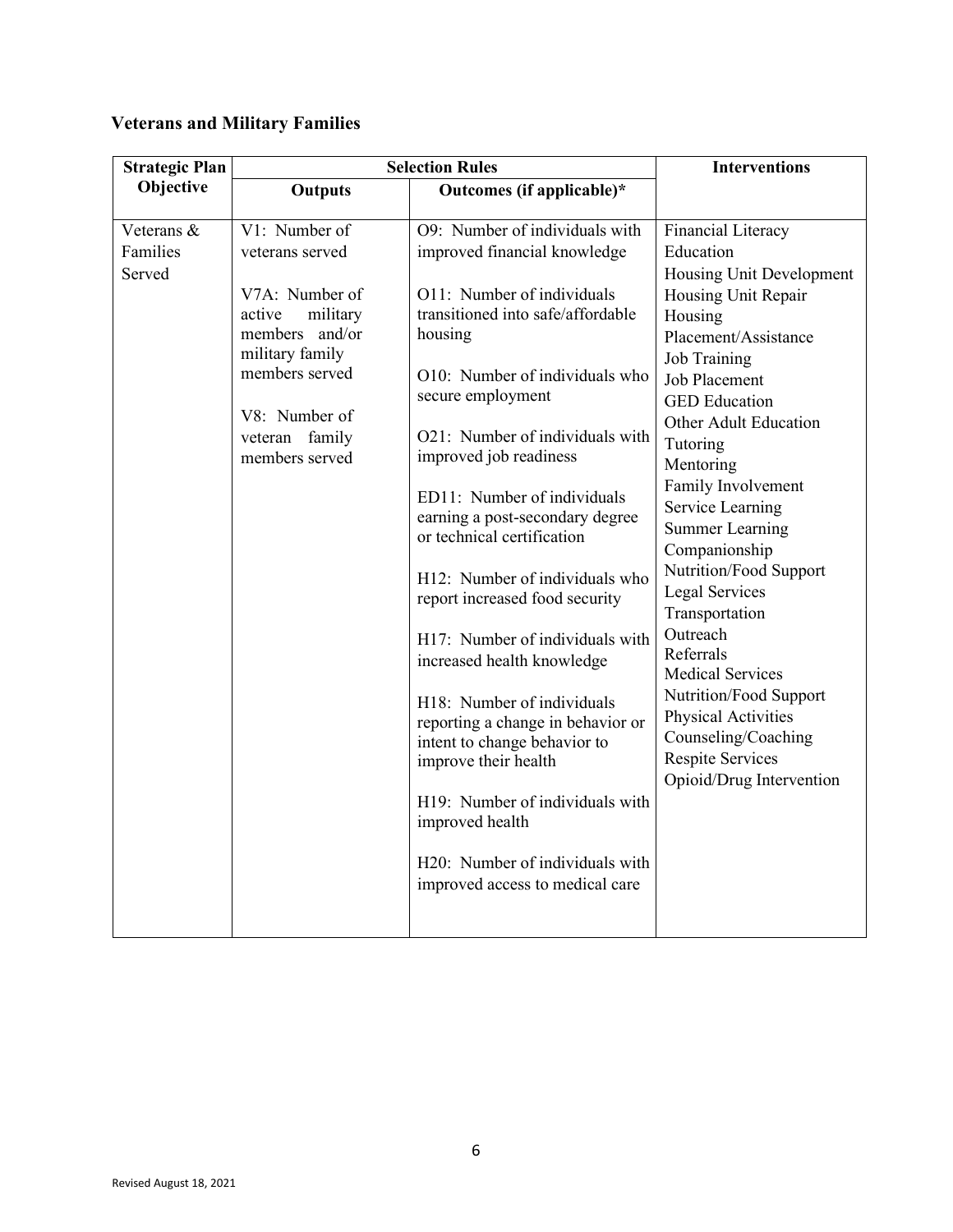# **Secondary Focus Areas**

#### <span id="page-6-1"></span><span id="page-6-0"></span>**Disaster Services**

| <b>Strategic Plan</b> |                             | <b>Selection Rules</b>            | <b>Interventions</b>     |
|-----------------------|-----------------------------|-----------------------------------|--------------------------|
| Objective             | <b>Outputs</b>              | Outcomes (if applicable)*         |                          |
| Assistance            | D <sub>1</sub> A: Number of | D5: Number of individuals         | Disaster Preparation     |
| Provided              | individuals served          | reporting increased disaster      | Disaster Response        |
|                       |                             | readiness                         | Disaster Recovery        |
|                       |                             |                                   | Disaster Mitigation      |
|                       | G3-3.4: Number of           | - of<br>$G3-3.10A$ :<br>Number    | Disaster Preparation     |
|                       | organizations that          | organizations that increase their | Disaster Response        |
|                       | received<br>capacity        | efficiency, effectiveness, and/or | <b>Disaster Recovery</b> |
|                       | building services           | program reach                     | Disaster Mitigation      |

## <span id="page-6-2"></span>**Environmental Stewardship**

| <b>Strategic Plan</b> |                                                                                                                                                      | <b>Selection Rules</b>                                                                                                                    | <b>Interventions</b>                   |
|-----------------------|------------------------------------------------------------------------------------------------------------------------------------------------------|-------------------------------------------------------------------------------------------------------------------------------------------|----------------------------------------|
| Objective             | <b>Outputs</b>                                                                                                                                       | Outcomes (if applicable)*                                                                                                                 |                                        |
| At-Risk<br>Ecosystems | EN1:<br>Number<br>of<br>housing units or public<br>structures weatherized<br>or retrofitted to<br>improve energy<br>efficiency                       | EN1.1: Number of housing units<br>or public structures with reduced<br>energy consumption or reduced<br>energy costs                      | Weatherization<br>Retrofitting         |
|                       | EN3: Number of<br>individuals receiving<br>education or training in<br>environmental<br>stewardship and/or<br>environmentally<br>conscious practices | EN3.1: Number of individuals<br>with increased knowledge of<br>environmental stewardship and/or<br>environmentally-conscious<br>practices | Education/Training<br>Service Learning |
|                       |                                                                                                                                                      | EN3.2: Number of individuals<br>reporting a change in behavior or<br>intention to change behavior to<br>better protect the environment    |                                        |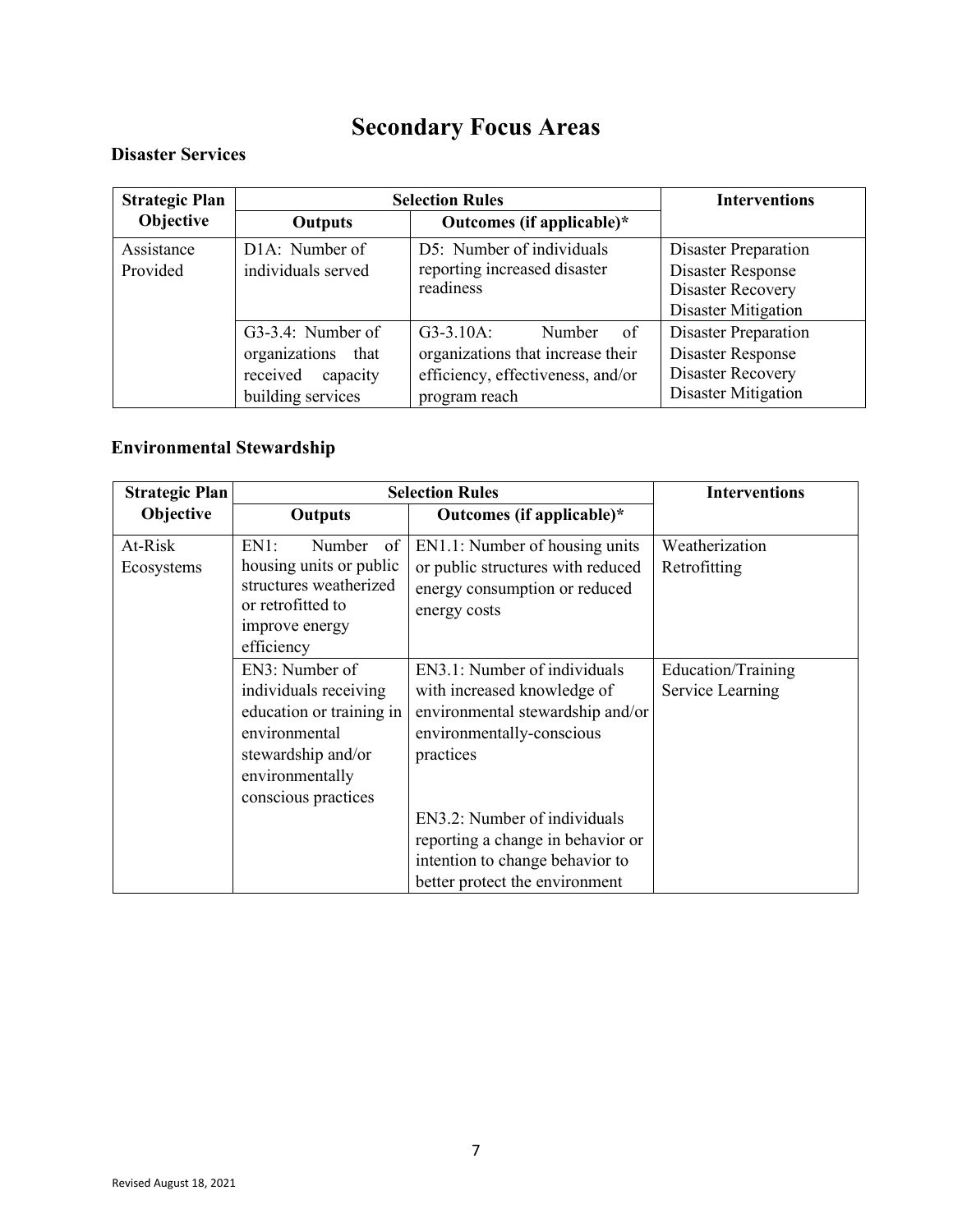## **Performance Measure Definitions & Notes**

#### <span id="page-7-1"></span><span id="page-7-0"></span>**Capacity Building**

- Activities associated with these measures must be carried out by National Service Participants or by volunteers directly recruited and/or supported by National Service Participants.
- Activities associated with these measures must meet the definition of capacity building specified in the "key terms" definition under G3-3.4.

| $G3-3.4$ (output)    | Number of organizations that received capacity building services                      |  |
|----------------------|---------------------------------------------------------------------------------------|--|
| <b>Definition of</b> | <b>Organization:</b> nonprofit or state/local/tribal government entity                |  |
| <b>Key Terms</b>     | Capacity building services: a set of activities that expand the scale, reach,         |  |
|                      | efficiency, or effectiveness of programs and organizations. Capacity building         |  |
|                      | activities may also leverage resources (e.g., funding, volunteers, in-kind support,   |  |
|                      | or partnerships) for programs and/or organizations. As a general rule, AmeriCorps     |  |
|                      | considers capacity building activities to be <i>indirect services</i> that enable     |  |
|                      | organizations to provide more, better and sustained <i>direct services</i> . Capacity |  |
|                      | building activities must (1) be intended to support or enhance the program delivery   |  |
|                      | model, (2) respond to the organization's goal of increasing, expanding or             |  |
|                      | enhancing services in order to address pressing community needs, and (3) enable       |  |
|                      | the organization to provide a sustained level of more or better direct services after |  |
|                      | the national service participant's term of service has ended.                         |  |
| <b>How to</b>        | Tracking mechanism that ensures an unduplicated count of organizations who have       |  |
| Measure/             | received services                                                                     |  |
| <b>Collect Data</b>  |                                                                                       |  |

| G3-3.10A             | Number of organizations that increased their effectiveness, efficiency, and/or           |  |
|----------------------|------------------------------------------------------------------------------------------|--|
| (outcome)            | program scale/reach                                                                      |  |
| <b>Definition of</b> | <b>Organizations:</b> those counted in G3-3.4                                            |  |
| <b>Key Terms</b>     | <b>Effectiveness:</b> Improved ability of the organization to achieve outcomes resulting |  |
|                      | in better success rates or better quality of outcomes achieved                           |  |
|                      | <b>Efficiency:</b> Improved outcomes with the same level of resources; improved or       |  |
|                      | consistent quality of services with fewer resources                                      |  |
|                      | Scale/Reach: The scope of a program's services. Increased scale/reach can be             |  |
|                      | measured by the number of new people served, new populations served, and/ or             |  |
|                      | new or expanded services.                                                                |  |
| <b>How to</b>        | Organizational assessment tool or other instrument capable of measuring changes          |  |
| Measure/             | in effectiveness, efficiency, or scale/reach at the organization level. When             |  |
| <b>Collect Data</b>  | possible, pre-post assessments should be utilized.                                       |  |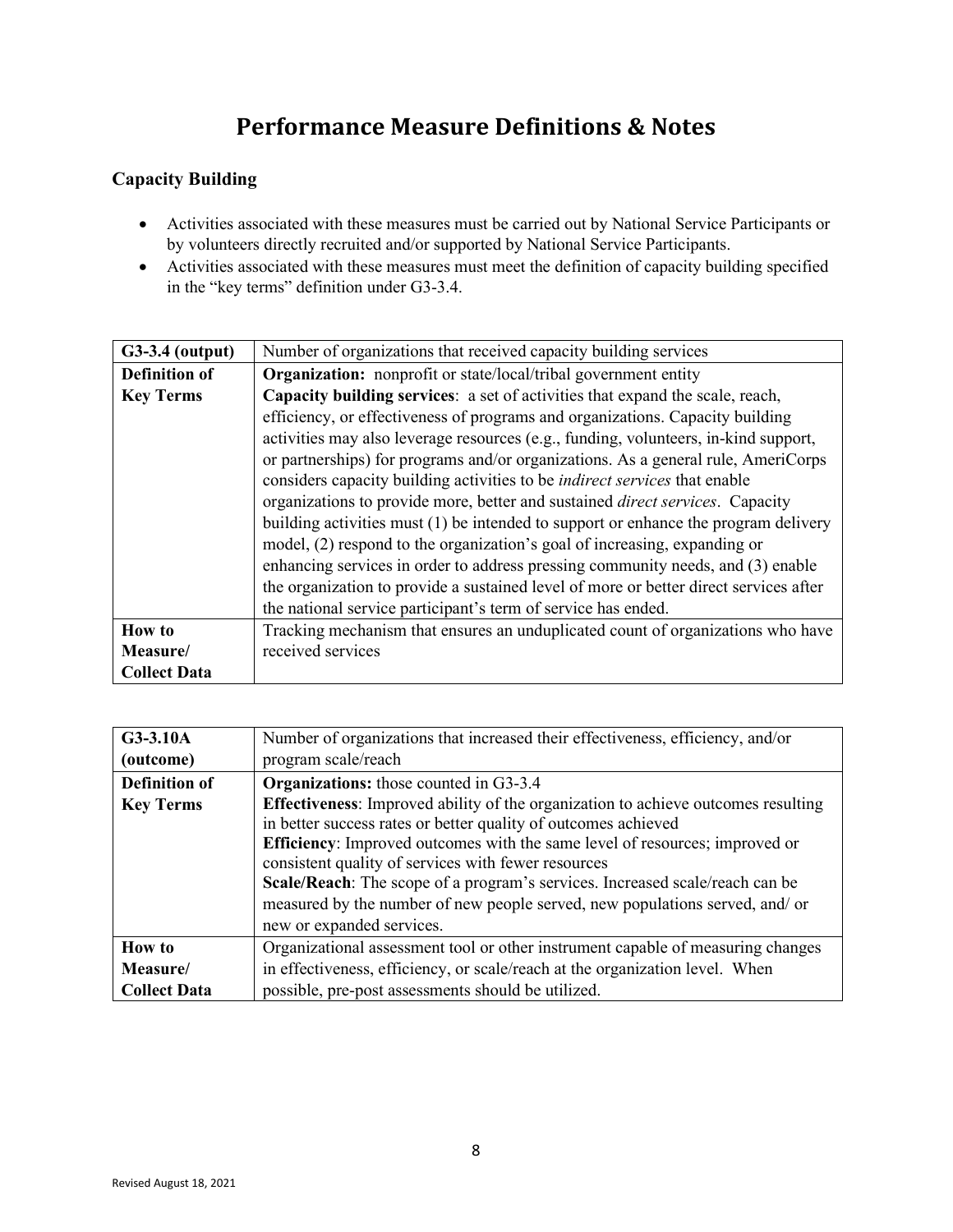| $G3-3.1A$ (output)                       | G3-3.1A Number of Community volunteers recruited or managed.                                                                                                                                                                                                                                             |
|------------------------------------------|----------------------------------------------------------------------------------------------------------------------------------------------------------------------------------------------------------------------------------------------------------------------------------------------------------|
| <b>Definition of</b><br><b>Key Terms</b> | Community Volunteers: Residents in the community who are recruited and/or<br>managed by the AmeriCorps-supported organization or assigned national service<br>participant(s) to offer time, knowledge, skills and expertise for free. Community<br>volunteers differ from national service participants. |
|                                          | <b>Recruited:</b> Enlisted or enrolled as a direct result of an intention to do so.                                                                                                                                                                                                                      |
| <b>How to</b>                            | Only count community volunteers that were specifically recruited by the<br>AmeriCorps-                                                                                                                                                                                                                   |
| Measure/<br><b>Collect Data</b>          | supported organization or the national service participated engaged in capacity<br>building activity.                                                                                                                                                                                                    |
|                                          | The organization must use some form of volunteer management system, having<br>processes or capabilities that allow them to track information about individual<br>volunteers.                                                                                                                             |
|                                          | NOTE: National service participants may not recruit volunteers to do activities that<br>they themselves are prohibited from doing, including by not limited to managing<br>the AmeriCorps-supported projects/grants or community organizing intended to<br>promote advocacy.                             |

| $G3-3.16A$           | G3-3.16A: Dollar value of cash or in-kind resources leveraged.                                                                                                                                                                              |
|----------------------|---------------------------------------------------------------------------------------------------------------------------------------------------------------------------------------------------------------------------------------------|
| (output)             |                                                                                                                                                                                                                                             |
| <b>Definition of</b> | <b>Cash resources:</b> Cash, check, or other monetary gift                                                                                                                                                                                  |
| <b>Key Terms</b>     |                                                                                                                                                                                                                                             |
|                      | <b>In-Kind resources:</b> Non-cash contributions, including donated goods or services,<br>expert advice, equipment or property.                                                                                                             |
|                      | <b>Leverage:</b> To garner additional resources or assets through capacity building<br>activities (such as funding, volunteers, in-kind support, and partnerships                                                                           |
| <b>How to</b>        | Only cash and in-kind resources raised specifically as a result of capacity building                                                                                                                                                        |
| Measure/             | activities provided by the AmeriCorps-supported organization or assigned national                                                                                                                                                           |
| <b>Collect Data</b>  | service participant(s) engaged in capacity building activity intended to support or<br>enhance the program delivery model may be counted.                                                                                                   |
|                      | The organization must keep administrative records or other information<br>management systems that enable them to track and verify the origin, intent, and<br>other transactional information on commitments and contributions of resources. |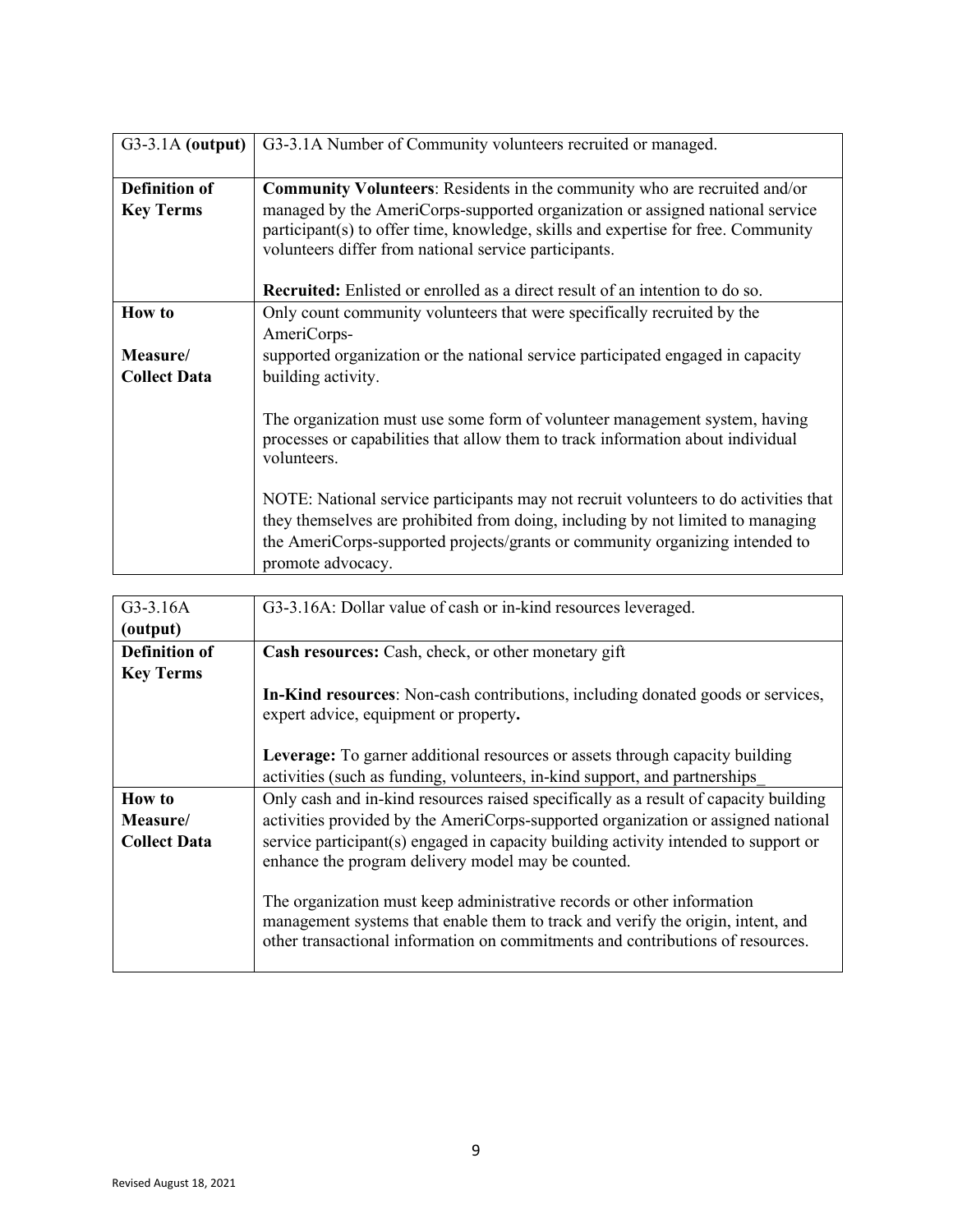### <span id="page-9-0"></span>**Economic Opportunity**

- All individuals counted under these measures must be program beneficiaries, not National Service Participants.
- Activities associated with these measures must be carried out by National Service Participants or by volunteers directly recruited and/or supported by National Service Participants.

| O1A (output)         | Number of individuals served                                                              |
|----------------------|-------------------------------------------------------------------------------------------|
| <b>Definition of</b> | <b>Individuals:</b> recipients of AmeriCorps-supported services related to increasing     |
|                      | economic                                                                                  |
| <b>Key Terms</b>     | opportunity                                                                               |
|                      | <b>Served:</b> substantive engagement of individuals with a specific goal in mind related |
|                      | to economic opportunity. Cannot consist solely of mass dissemination of                   |
|                      | information such as email blasts, social media posts, or distributing pamphlets.          |
| <b>How to</b>        | Tracking mechanism that ensures an unduplicated count of individuals who have             |
| Measure/             | received services                                                                         |
| <b>Collect Data</b>  |                                                                                           |

| O <sub>4</sub> (output) | Number of housing units developed or repaired                                                                                                                                                                                                                                                                                                                                                                                                                                                                                    |
|-------------------------|----------------------------------------------------------------------------------------------------------------------------------------------------------------------------------------------------------------------------------------------------------------------------------------------------------------------------------------------------------------------------------------------------------------------------------------------------------------------------------------------------------------------------------|
| <b>Definition of</b>    | <b>Housing unit:</b> A single-family home (including a mobile home if permanently                                                                                                                                                                                                                                                                                                                                                                                                                                                |
| <b>Key Terms</b>        | placed), an apartment, or a room in a group home for people with disabilities<br>Develop: Build new or substantially rehabilitate housing units that were<br>uninhabitable or soon would have become so. Involves replacing major systems<br>such as the roof, the plumbing, the wiring, the foundation, or elevating the unit as<br>required by a flood plain standard.<br><b>Repair:</b> A more modest level of physical work on the unit, such as weatherizing,<br>painting, replacing appliances and removing safety hazards |
| <b>How to</b>           | Tracking mechanism that ensures an unduplicated count of the number of housing                                                                                                                                                                                                                                                                                                                                                                                                                                                   |
| Measure/                | units that have received AmeriCorps-supported development or repair services                                                                                                                                                                                                                                                                                                                                                                                                                                                     |
| <b>Collect Data</b>     |                                                                                                                                                                                                                                                                                                                                                                                                                                                                                                                                  |

| O9 (outcome)         | Number of individuals with improved financial knowledge                               |
|----------------------|---------------------------------------------------------------------------------------|
| <b>Definition of</b> | Individuals: those reported in measure O1A or V1, V7A, V8                             |
| <b>Key Terms</b>     | Improved financial knowledge: increased knowledge/understanding of financial          |
|                      | literacy topics such as credit management, financial institutions including banks and |
|                      | credit unions, and utilization of savings plans                                       |
| <b>How to</b>        | Survey, interview, or other instrument capable of measuring changes in financial      |
| Measure/             | knowledge at the individual beneficiary level. When possible, pre-post assessments    |
| <b>Collect Data</b>  | should be utilized.                                                                   |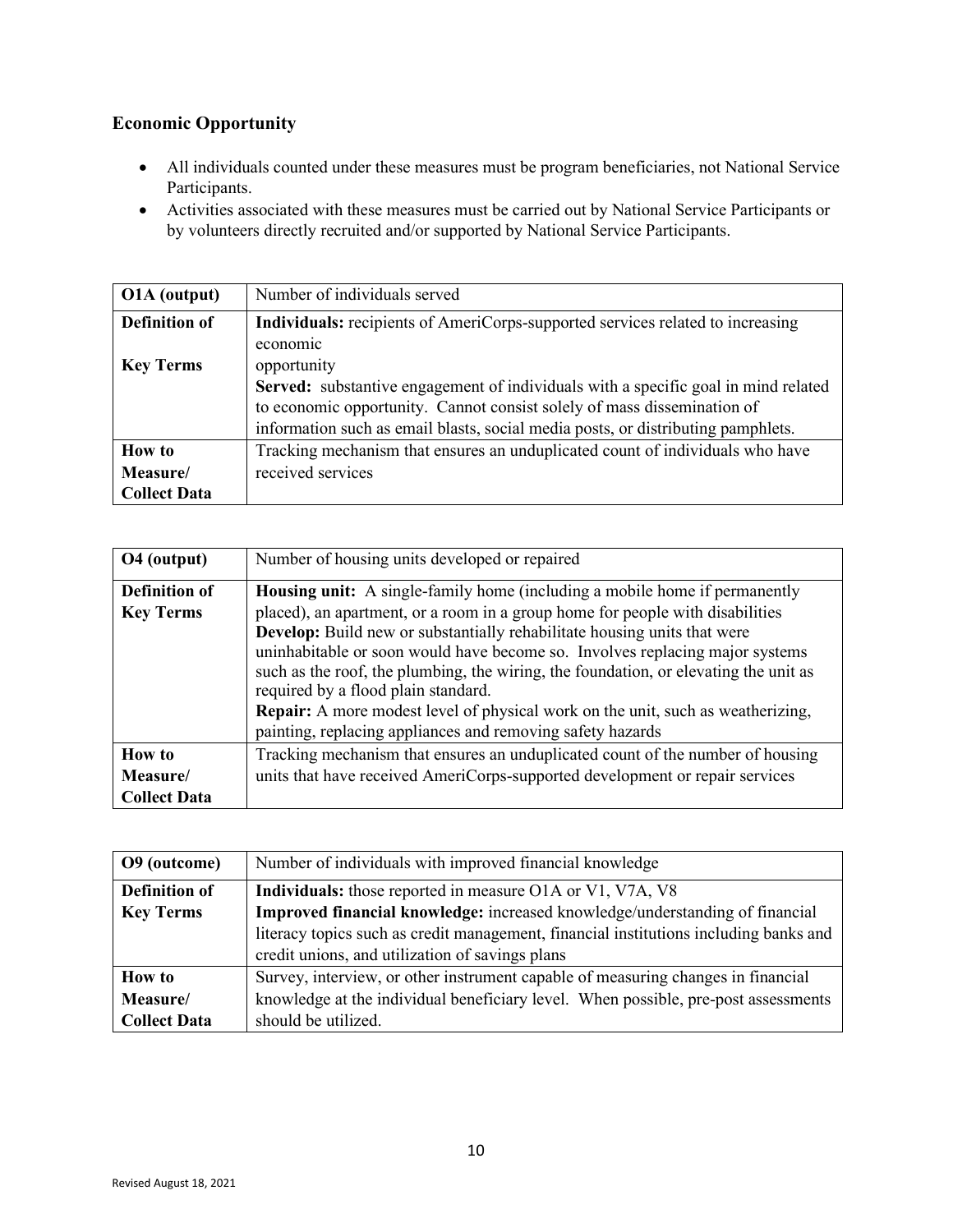| (outcome)                                                                                                                                                                                                                                                                                   | O19A Dollar value of tax returns generated                                                                                                                                                                                                                                                                                                                                                                                                                                                                                                                                                                                                                                                                                                                                                                                                                                                                                                                                                                                                                                                                                                                                                                                                                                                                                                                                                                                                                                                                      |
|---------------------------------------------------------------------------------------------------------------------------------------------------------------------------------------------------------------------------------------------------------------------------------------------|-----------------------------------------------------------------------------------------------------------------------------------------------------------------------------------------------------------------------------------------------------------------------------------------------------------------------------------------------------------------------------------------------------------------------------------------------------------------------------------------------------------------------------------------------------------------------------------------------------------------------------------------------------------------------------------------------------------------------------------------------------------------------------------------------------------------------------------------------------------------------------------------------------------------------------------------------------------------------------------------------------------------------------------------------------------------------------------------------------------------------------------------------------------------------------------------------------------------------------------------------------------------------------------------------------------------------------------------------------------------------------------------------------------------------------------------------------------------------------------------------------------------|
|                                                                                                                                                                                                                                                                                             |                                                                                                                                                                                                                                                                                                                                                                                                                                                                                                                                                                                                                                                                                                                                                                                                                                                                                                                                                                                                                                                                                                                                                                                                                                                                                                                                                                                                                                                                                                                 |
| <b>How to</b>                                                                                                                                                                                                                                                                               | Only the dollar value of tax refunds generated specifically as a result of assisting                                                                                                                                                                                                                                                                                                                                                                                                                                                                                                                                                                                                                                                                                                                                                                                                                                                                                                                                                                                                                                                                                                                                                                                                                                                                                                                                                                                                                            |
| Measure/                                                                                                                                                                                                                                                                                    | VITA or Tax Tutoring activities provided by AmeriCorps-supported organization                                                                                                                                                                                                                                                                                                                                                                                                                                                                                                                                                                                                                                                                                                                                                                                                                                                                                                                                                                                                                                                                                                                                                                                                                                                                                                                                                                                                                                   |
| <b>Collect Data</b>                                                                                                                                                                                                                                                                         | or assigned national service participant(s) engaged in the service activity may be                                                                                                                                                                                                                                                                                                                                                                                                                                                                                                                                                                                                                                                                                                                                                                                                                                                                                                                                                                                                                                                                                                                                                                                                                                                                                                                                                                                                                              |
|                                                                                                                                                                                                                                                                                             | counted.                                                                                                                                                                                                                                                                                                                                                                                                                                                                                                                                                                                                                                                                                                                                                                                                                                                                                                                                                                                                                                                                                                                                                                                                                                                                                                                                                                                                                                                                                                        |
|                                                                                                                                                                                                                                                                                             |                                                                                                                                                                                                                                                                                                                                                                                                                                                                                                                                                                                                                                                                                                                                                                                                                                                                                                                                                                                                                                                                                                                                                                                                                                                                                                                                                                                                                                                                                                                 |
|                                                                                                                                                                                                                                                                                             | The organization must keep administrative records or other information                                                                                                                                                                                                                                                                                                                                                                                                                                                                                                                                                                                                                                                                                                                                                                                                                                                                                                                                                                                                                                                                                                                                                                                                                                                                                                                                                                                                                                          |
|                                                                                                                                                                                                                                                                                             | management systems that enable them to track and verify the dollar value of tax                                                                                                                                                                                                                                                                                                                                                                                                                                                                                                                                                                                                                                                                                                                                                                                                                                                                                                                                                                                                                                                                                                                                                                                                                                                                                                                                                                                                                                 |
|                                                                                                                                                                                                                                                                                             | refunds generated.                                                                                                                                                                                                                                                                                                                                                                                                                                                                                                                                                                                                                                                                                                                                                                                                                                                                                                                                                                                                                                                                                                                                                                                                                                                                                                                                                                                                                                                                                              |
| O10 (outcome)                                                                                                                                                                                                                                                                               | Number of individuals who secure employment                                                                                                                                                                                                                                                                                                                                                                                                                                                                                                                                                                                                                                                                                                                                                                                                                                                                                                                                                                                                                                                                                                                                                                                                                                                                                                                                                                                                                                                                     |
| <b>Definition of</b>                                                                                                                                                                                                                                                                        | Individuals: those reported in measure O1A or V1, V7A, V8                                                                                                                                                                                                                                                                                                                                                                                                                                                                                                                                                                                                                                                                                                                                                                                                                                                                                                                                                                                                                                                                                                                                                                                                                                                                                                                                                                                                                                                       |
| <b>Key Terms</b>                                                                                                                                                                                                                                                                            | Secure employment: individual is hired in a new job as a result of AmeriCorps-                                                                                                                                                                                                                                                                                                                                                                                                                                                                                                                                                                                                                                                                                                                                                                                                                                                                                                                                                                                                                                                                                                                                                                                                                                                                                                                                                                                                                                  |
|                                                                                                                                                                                                                                                                                             | supported services provided; individual may have been previously working in a                                                                                                                                                                                                                                                                                                                                                                                                                                                                                                                                                                                                                                                                                                                                                                                                                                                                                                                                                                                                                                                                                                                                                                                                                                                                                                                                                                                                                                   |
|                                                                                                                                                                                                                                                                                             | different job or previously unemployed                                                                                                                                                                                                                                                                                                                                                                                                                                                                                                                                                                                                                                                                                                                                                                                                                                                                                                                                                                                                                                                                                                                                                                                                                                                                                                                                                                                                                                                                          |
| <b>How to</b>                                                                                                                                                                                                                                                                               | Preferred method is a copy of acceptance letter from employer or copy of first pay                                                                                                                                                                                                                                                                                                                                                                                                                                                                                                                                                                                                                                                                                                                                                                                                                                                                                                                                                                                                                                                                                                                                                                                                                                                                                                                                                                                                                              |
| Measure/                                                                                                                                                                                                                                                                                    | stub. Beneficiary self-reports may also be utilized.                                                                                                                                                                                                                                                                                                                                                                                                                                                                                                                                                                                                                                                                                                                                                                                                                                                                                                                                                                                                                                                                                                                                                                                                                                                                                                                                                                                                                                                            |
| <b>Collect Data</b>                                                                                                                                                                                                                                                                         |                                                                                                                                                                                                                                                                                                                                                                                                                                                                                                                                                                                                                                                                                                                                                                                                                                                                                                                                                                                                                                                                                                                                                                                                                                                                                                                                                                                                                                                                                                                 |
|                                                                                                                                                                                                                                                                                             | Number of individuals transitioned into safe, healthy, affordable housing                                                                                                                                                                                                                                                                                                                                                                                                                                                                                                                                                                                                                                                                                                                                                                                                                                                                                                                                                                                                                                                                                                                                                                                                                                                                                                                                                                                                                                       |
|                                                                                                                                                                                                                                                                                             |                                                                                                                                                                                                                                                                                                                                                                                                                                                                                                                                                                                                                                                                                                                                                                                                                                                                                                                                                                                                                                                                                                                                                                                                                                                                                                                                                                                                                                                                                                                 |
|                                                                                                                                                                                                                                                                                             |                                                                                                                                                                                                                                                                                                                                                                                                                                                                                                                                                                                                                                                                                                                                                                                                                                                                                                                                                                                                                                                                                                                                                                                                                                                                                                                                                                                                                                                                                                                 |
|                                                                                                                                                                                                                                                                                             |                                                                                                                                                                                                                                                                                                                                                                                                                                                                                                                                                                                                                                                                                                                                                                                                                                                                                                                                                                                                                                                                                                                                                                                                                                                                                                                                                                                                                                                                                                                 |
|                                                                                                                                                                                                                                                                                             |                                                                                                                                                                                                                                                                                                                                                                                                                                                                                                                                                                                                                                                                                                                                                                                                                                                                                                                                                                                                                                                                                                                                                                                                                                                                                                                                                                                                                                                                                                                 |
|                                                                                                                                                                                                                                                                                             |                                                                                                                                                                                                                                                                                                                                                                                                                                                                                                                                                                                                                                                                                                                                                                                                                                                                                                                                                                                                                                                                                                                                                                                                                                                                                                                                                                                                                                                                                                                 |
|                                                                                                                                                                                                                                                                                             |                                                                                                                                                                                                                                                                                                                                                                                                                                                                                                                                                                                                                                                                                                                                                                                                                                                                                                                                                                                                                                                                                                                                                                                                                                                                                                                                                                                                                                                                                                                 |
|                                                                                                                                                                                                                                                                                             |                                                                                                                                                                                                                                                                                                                                                                                                                                                                                                                                                                                                                                                                                                                                                                                                                                                                                                                                                                                                                                                                                                                                                                                                                                                                                                                                                                                                                                                                                                                 |
|                                                                                                                                                                                                                                                                                             |                                                                                                                                                                                                                                                                                                                                                                                                                                                                                                                                                                                                                                                                                                                                                                                                                                                                                                                                                                                                                                                                                                                                                                                                                                                                                                                                                                                                                                                                                                                 |
|                                                                                                                                                                                                                                                                                             |                                                                                                                                                                                                                                                                                                                                                                                                                                                                                                                                                                                                                                                                                                                                                                                                                                                                                                                                                                                                                                                                                                                                                                                                                                                                                                                                                                                                                                                                                                                 |
|                                                                                                                                                                                                                                                                                             |                                                                                                                                                                                                                                                                                                                                                                                                                                                                                                                                                                                                                                                                                                                                                                                                                                                                                                                                                                                                                                                                                                                                                                                                                                                                                                                                                                                                                                                                                                                 |
|                                                                                                                                                                                                                                                                                             |                                                                                                                                                                                                                                                                                                                                                                                                                                                                                                                                                                                                                                                                                                                                                                                                                                                                                                                                                                                                                                                                                                                                                                                                                                                                                                                                                                                                                                                                                                                 |
|                                                                                                                                                                                                                                                                                             |                                                                                                                                                                                                                                                                                                                                                                                                                                                                                                                                                                                                                                                                                                                                                                                                                                                                                                                                                                                                                                                                                                                                                                                                                                                                                                                                                                                                                                                                                                                 |
|                                                                                                                                                                                                                                                                                             |                                                                                                                                                                                                                                                                                                                                                                                                                                                                                                                                                                                                                                                                                                                                                                                                                                                                                                                                                                                                                                                                                                                                                                                                                                                                                                                                                                                                                                                                                                                 |
|                                                                                                                                                                                                                                                                                             |                                                                                                                                                                                                                                                                                                                                                                                                                                                                                                                                                                                                                                                                                                                                                                                                                                                                                                                                                                                                                                                                                                                                                                                                                                                                                                                                                                                                                                                                                                                 |
|                                                                                                                                                                                                                                                                                             |                                                                                                                                                                                                                                                                                                                                                                                                                                                                                                                                                                                                                                                                                                                                                                                                                                                                                                                                                                                                                                                                                                                                                                                                                                                                                                                                                                                                                                                                                                                 |
|                                                                                                                                                                                                                                                                                             |                                                                                                                                                                                                                                                                                                                                                                                                                                                                                                                                                                                                                                                                                                                                                                                                                                                                                                                                                                                                                                                                                                                                                                                                                                                                                                                                                                                                                                                                                                                 |
|                                                                                                                                                                                                                                                                                             |                                                                                                                                                                                                                                                                                                                                                                                                                                                                                                                                                                                                                                                                                                                                                                                                                                                                                                                                                                                                                                                                                                                                                                                                                                                                                                                                                                                                                                                                                                                 |
|                                                                                                                                                                                                                                                                                             |                                                                                                                                                                                                                                                                                                                                                                                                                                                                                                                                                                                                                                                                                                                                                                                                                                                                                                                                                                                                                                                                                                                                                                                                                                                                                                                                                                                                                                                                                                                 |
|                                                                                                                                                                                                                                                                                             |                                                                                                                                                                                                                                                                                                                                                                                                                                                                                                                                                                                                                                                                                                                                                                                                                                                                                                                                                                                                                                                                                                                                                                                                                                                                                                                                                                                                                                                                                                                 |
|                                                                                                                                                                                                                                                                                             |                                                                                                                                                                                                                                                                                                                                                                                                                                                                                                                                                                                                                                                                                                                                                                                                                                                                                                                                                                                                                                                                                                                                                                                                                                                                                                                                                                                                                                                                                                                 |
|                                                                                                                                                                                                                                                                                             |                                                                                                                                                                                                                                                                                                                                                                                                                                                                                                                                                                                                                                                                                                                                                                                                                                                                                                                                                                                                                                                                                                                                                                                                                                                                                                                                                                                                                                                                                                                 |
|                                                                                                                                                                                                                                                                                             | obtaining, or successfully retaining a job.                                                                                                                                                                                                                                                                                                                                                                                                                                                                                                                                                                                                                                                                                                                                                                                                                                                                                                                                                                                                                                                                                                                                                                                                                                                                                                                                                                                                                                                                     |
| <b>How to</b>                                                                                                                                                                                                                                                                               |                                                                                                                                                                                                                                                                                                                                                                                                                                                                                                                                                                                                                                                                                                                                                                                                                                                                                                                                                                                                                                                                                                                                                                                                                                                                                                                                                                                                                                                                                                                 |
| Measure/                                                                                                                                                                                                                                                                                    | in job readiness at the individual beneficiary level. When possible, pre-post                                                                                                                                                                                                                                                                                                                                                                                                                                                                                                                                                                                                                                                                                                                                                                                                                                                                                                                                                                                                                                                                                                                                                                                                                                                                                                                                                                                                                                   |
| <b>Collect Data</b>                                                                                                                                                                                                                                                                         | assessments should be utilized.                                                                                                                                                                                                                                                                                                                                                                                                                                                                                                                                                                                                                                                                                                                                                                                                                                                                                                                                                                                                                                                                                                                                                                                                                                                                                                                                                                                                                                                                                 |
| O11 (outcome)<br><b>Definition of</b><br><b>Key Terms</b><br><b>How to</b><br>Measure/<br><b>Collect Data</b><br>O20 (outcome)<br><b>Definition of</b><br><b>Key Terms</b><br><b>How to</b><br>Measure/<br><b>Collect Data</b><br>O21 (outcome)<br><b>Definition of</b><br><b>Key Terms</b> | Individuals: those reported in measure O1A or V1, V7A, V8<br>Safe, healthy, affordable housing: Grantee certifies that the housing is safe and<br>healthy based on an inspection or other documentation. Grantee defines<br>affordability and certifies that the housing is affordable to the individual(s)<br>transitioned into the unit.<br>Preferred method is a proof of residence such as a lease, mortgage, certificate of<br>occupancy, or other verification from an external agency. Beneficiary self-reports<br>may also be utilized.<br>Number of safe, healthy, affordable housing units made available<br>Housing unit: those reported in measure O4<br>Safe, healthy, affordable housing unit: Grantee certifies that the housing unit is<br>safe and healthy based on an inspection or other documentation. Grantee defines<br>affordability and certifies that the housing unit is affordable.<br><b>Made available:</b> This count indicates that the work has been completed to make<br>the units available but they may or may not have been occupied.<br>Tracking mechanism that ensures an unduplicated count of the number of safe,<br>healthy, affordable housing units that have been made available<br>Number of individuals with improved job readiness<br>Individuals: those reported in measure O1A or V1, V7A, V8<br>Improved job readiness: increased knowledge or skills related to seeking,<br>Survey, interview, observation, or other instrument capable of measuring changes |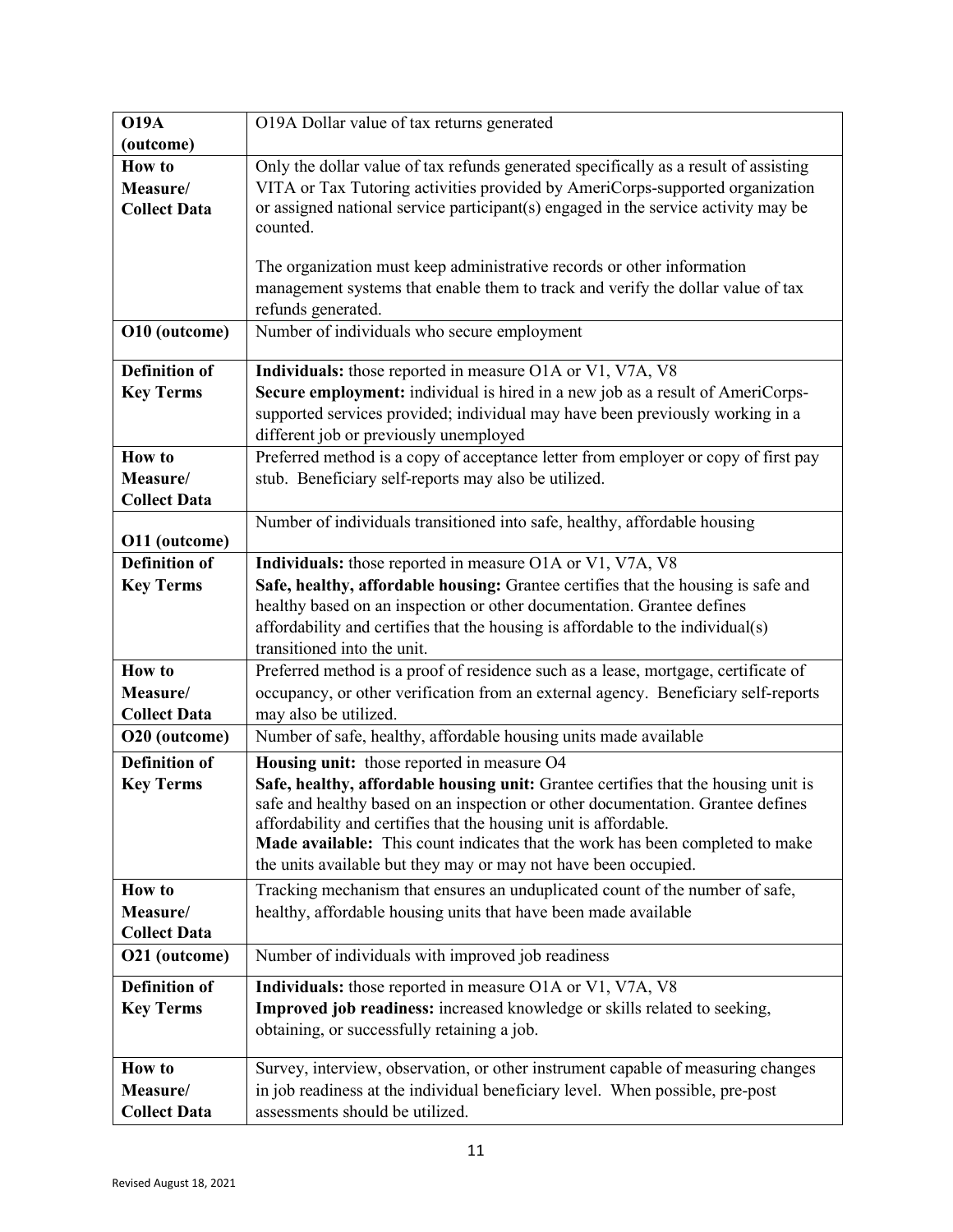#### <span id="page-11-0"></span>**Education**

- All individuals counted under these measures must be program beneficiaries, not National Service Participants.
- Activities associated with these measures must be carried out by National Service Participants or by volunteers directly recruited and/or supported by National Service Participants.

| <b>ED1A</b> (output)                     | Number of individuals served                                                                                                                                                                                                                                                                                                                                                                                                                                                             |
|------------------------------------------|------------------------------------------------------------------------------------------------------------------------------------------------------------------------------------------------------------------------------------------------------------------------------------------------------------------------------------------------------------------------------------------------------------------------------------------------------------------------------------------|
| <b>Definition of</b><br><b>Key Terms</b> | <b>Individuals:</b> recipients of AmeriCorps-supported services related to education;<br>may include students enrolled in grades K-12, out-of-school youth, preschool age<br>children, and/or individuals pursuing postsecondary education<br><b>Served:</b> substantive engagement of individuals with a specific education-related<br>goal in mind. Cannot consist solely of mass dissemination of information such as<br>email blasts, social media posts, or distributing pamphlets. |
| How to                                   | Tracking mechanism that ensures an unduplicated count of individuals who have                                                                                                                                                                                                                                                                                                                                                                                                            |
| Measure/                                 | received services                                                                                                                                                                                                                                                                                                                                                                                                                                                                        |
| <b>Collect Data</b>                      |                                                                                                                                                                                                                                                                                                                                                                                                                                                                                          |

| ED5A                 | Number of students with improved academic performance                          |
|----------------------|--------------------------------------------------------------------------------|
| (outcome)            |                                                                                |
| <b>Definition of</b> | <b>Students:</b> those reported in ED1A                                        |
| <b>Key Terms</b>     | Improved academic performance: an improved demonstration of skill or           |
|                      | knowledge in one or more academic subjects                                     |
| <b>How to</b>        | Standardized test, report card grade, or other instrument capable of measuring |
| Measure/             | changes in academic performance at the individual beneficiary level. When      |
| <b>Collect Data</b>  | possible, pre-post assessments should be utilized.                             |

| ED6 (outcome)        | Number of students with increased school attendance                            |
|----------------------|--------------------------------------------------------------------------------|
| <b>Definition of</b> | <b>Students:</b> those reported in ED1A                                        |
| <b>Key Terms</b>     | Increased school attendance: higher rate of presence and/or on-time arrival at |
|                      | school as compared to a previous comparable time period                        |
| <b>How to</b>        | School/district/classroom attendance records or other instrument capable of    |
| Measure/             | measuring changes in attendance at the individual beneficiary level            |
| <b>Collect Data</b>  |                                                                                |

| ED7A                 | Number of students with decreased disciplinary incidents (referrals, |
|----------------------|----------------------------------------------------------------------|
| (outcome)            | suspensions/expulsions, criminal or gang involvement)                |
| <b>Definition of</b> | <b>Students:</b> those reported in ED1A                              |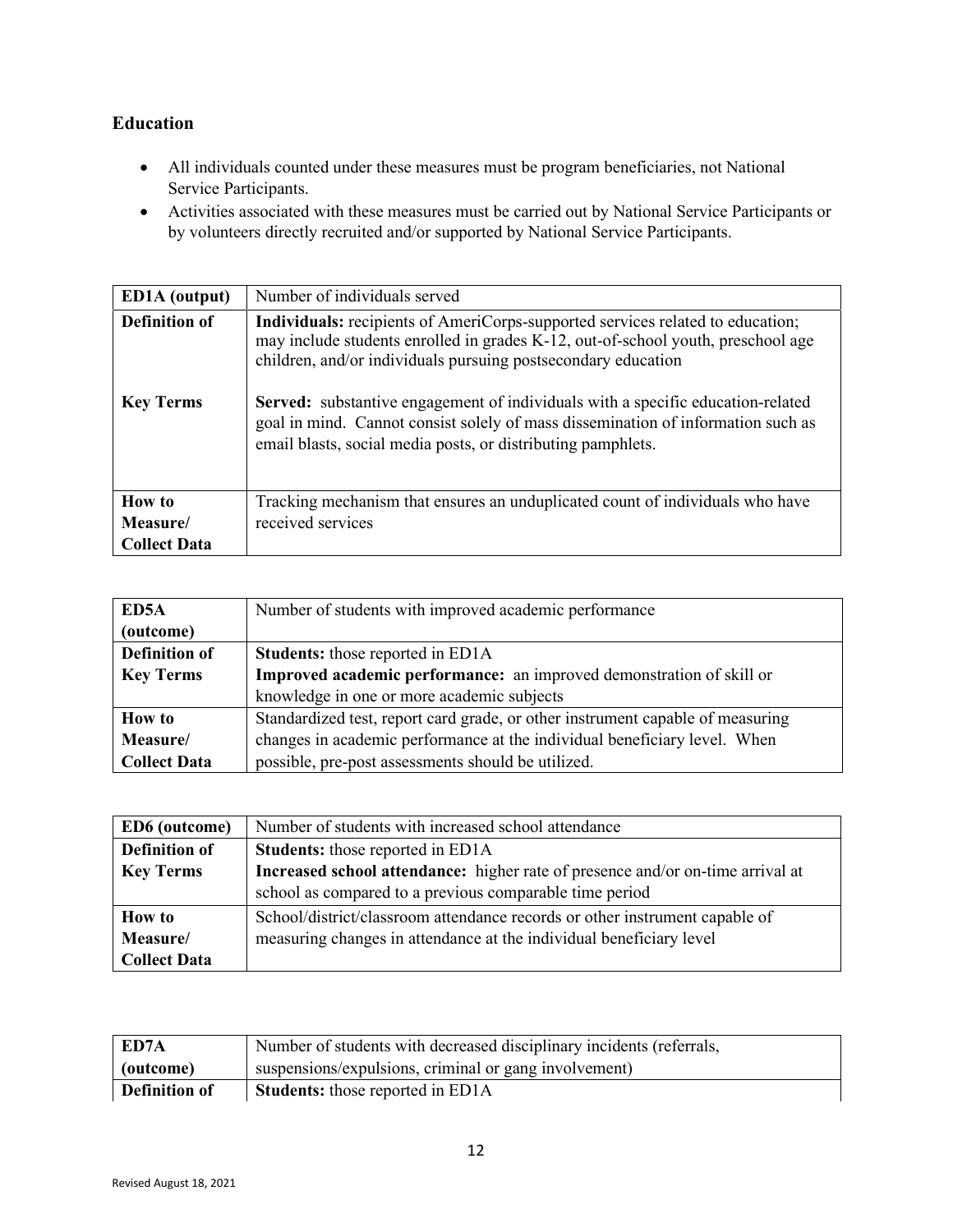| <b>Key Terms</b>    | <b>Decreased disciplinary incidents:</b> lower rate of incidents as compared to a |
|---------------------|-----------------------------------------------------------------------------------|
|                     | previous comparable time period                                                   |
| <b>How to</b>       | School/district/classroom records, police records, or other instrument capable of |
| Measure/            | measuring changes in disciplinary incidents at the individual beneficiary level   |
| <b>Collect Data</b> |                                                                                   |

| ED9 (outcome)        | Number of students graduating from high school on time with a diploma             |
|----------------------|-----------------------------------------------------------------------------------|
| <b>Definition of</b> | <b>Students:</b> those reported in ED1A                                           |
| <b>Key Terms</b>     | <b>On Time:</b> Within four years of starting 9th grade                           |
| <b>How to</b>        | Preferred method is school/district graduation records for student beneficiaries. |
| Measure/             | Beneficiary self-reports may also be utilized.                                    |
| <b>Collect Data</b>  |                                                                                   |

|                       | Number of students enrolling in post-secondary education or training       |
|-----------------------|----------------------------------------------------------------------------|
| <b>ED10</b> (outcome) |                                                                            |
| <b>Definition of</b>  | <b>Students:</b> those reported in ED1A                                    |
| <b>Key Terms</b>      | Post-secondary education or training may include two- or four-year college |
|                       | programs or occupational/vocational programs                               |
|                       | <b>Enrolling:</b> means matriculating as a full-time or part-time student  |
| <b>How to</b>         | Preferred method is registration records that confirm student enrollments. |
| Measure/              | Beneficiary self-reports may also be utilized.                             |
| <b>Collect Data</b>   |                                                                            |

| ED11 (outcome)       | Number of students earning a post-secondary degree                                                                                                                                                                                                                                                         |
|----------------------|------------------------------------------------------------------------------------------------------------------------------------------------------------------------------------------------------------------------------------------------------------------------------------------------------------|
| <b>Definition of</b> | <b>Students:</b> those reported in ED1A or V1, V7A, V8                                                                                                                                                                                                                                                     |
| <b>Key Terms</b>     | Degree: may include an associate degree from an accredited academic program or<br>an occupational or vocational program; a bachelor's degree (ex., BA, BS); a<br>master's degree (ex.: MA, MS, MEng, MEd, MSW); a professional school degree<br>(ex.: MD, DDS, DVM); or a doctorate degree (ex.: PhD, EdD) |
| <b>How to</b>        | Preferred method is registration records that confirm degree was earned.                                                                                                                                                                                                                                   |
| Measure/             | Beneficiary self-reports may also be utilized.                                                                                                                                                                                                                                                             |
| <b>Collect Data</b>  |                                                                                                                                                                                                                                                                                                            |
| <b>Notes</b>         | Programs may only select this measure if they are able to collect data during a one<br>year grant period.                                                                                                                                                                                                  |

| ED <sub>23</sub> A   | Number of children demonstrating gains in school readiness                        |
|----------------------|-----------------------------------------------------------------------------------|
| (outcome)            |                                                                                   |
| <b>Definition of</b> | <b>Children:</b> those reported in ED1A                                           |
| <b>Key Terms</b>     | School readiness: Preparation for Kindergarten which includes multiple indicators |
|                      | assessed across developmental and behavioral domains including but not limited to |
|                      | physical well-being, health and motor development, social and emotional           |
|                      | development, approaches to learning, language development, cognitive              |
|                      | development, and age-appropriate academic skills and behavior.                    |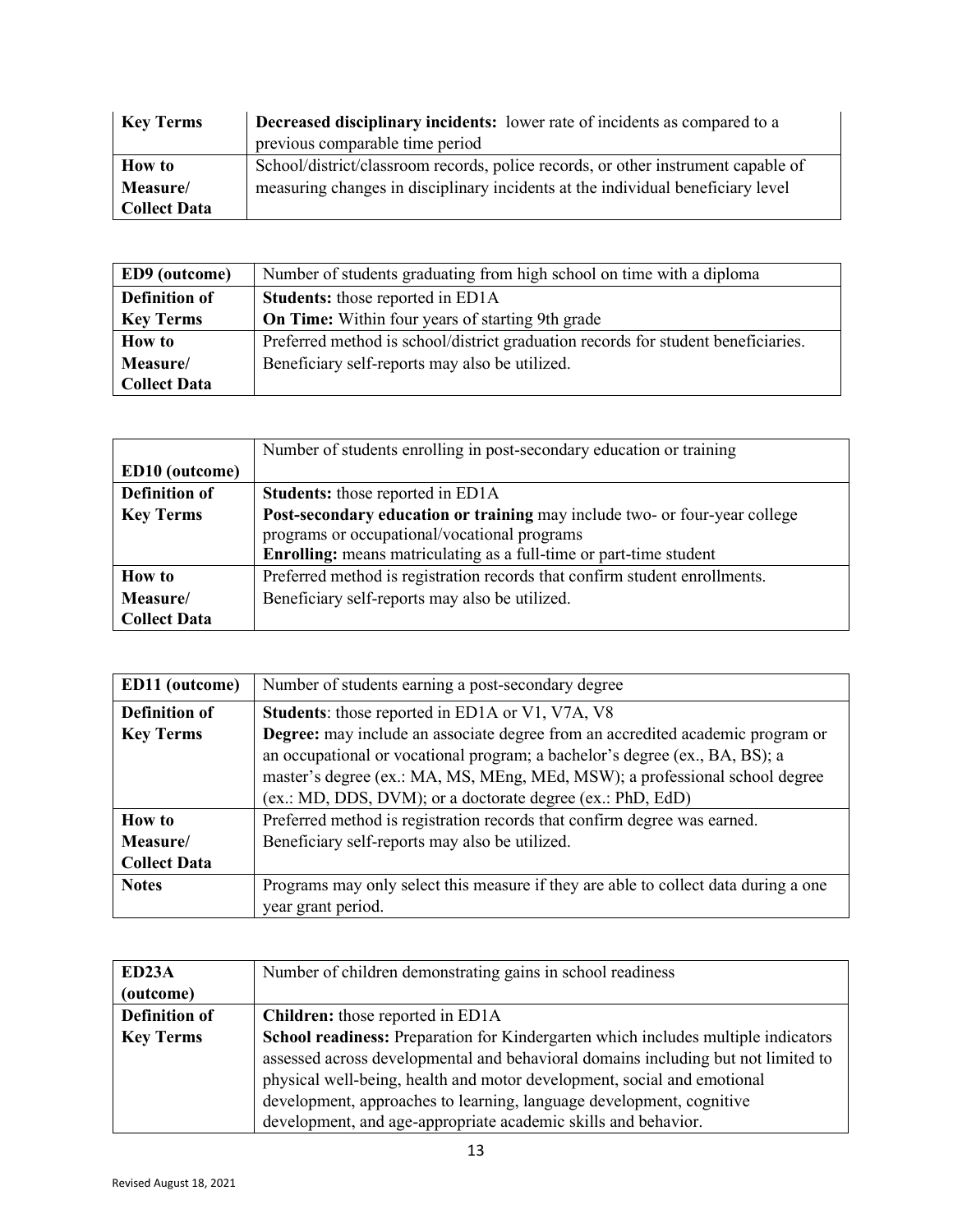| <b>How to</b>       | Teacher observation, standardized test, or other instrument capable of measuring     |
|---------------------|--------------------------------------------------------------------------------------|
| <b>Measure</b>      | changes in school readiness at the individual beneficiary level. When possible, pre- |
| <b>Collect Data</b> | post assessments should be utilized.                                                 |

| ED27C                | Number of students with improved academic engagement or social and emotional        |
|----------------------|-------------------------------------------------------------------------------------|
| (outcome)            | skills                                                                              |
| <b>Definition of</b> | <b>Students:</b> those reported in ED1A                                             |
| <b>Key Terms</b>     | Improved academic engagement or social and emotional skills: A positive             |
|                      | change in student skills, attitude, and/or mindset that is likely to contribute to  |
|                      | increased educational success. May include increased interest in school, improved   |
|                      | perspective on school climate, increased attachment to school and/or increased      |
|                      | educational aspirations.                                                            |
| <b>How to</b>        | Survey, observation, or other instrument capable of measuring changes in academic   |
| Measure/             | engagement or social and emotional skills at the individual beneficiary level. When |
| <b>Collect Data</b>  | possible, pre-post assessments should be utilized.                                  |
| <b>Notes</b>         | Academic or behavioral improvements counted under ED5A, ED6, or ED7A cannot         |
|                      | be counted under this measure                                                       |

#### <span id="page-13-0"></span>**Healthy Futures**

- All individuals counted under these measures must be program beneficiaries, not National Service Participants.
- Activities associated with these measures must be carried out by National Service Participants or by volunteers directly recruited and/or supported by National Service Participants

| H <sub>4</sub> A (output) | Number of individuals served                                                         |
|---------------------------|--------------------------------------------------------------------------------------|
| <b>Definition of</b>      | Individuals: recipients of AmeriCorps-supported services related to improving        |
|                           | health-                                                                              |
| <b>Key Terms</b>          | related outcomes                                                                     |
|                           | Served: substantive engagement of individuals with a specific health-related goal in |
|                           | mind. Cannot consist solely of mass dissemination of information such as email       |
|                           | blasts, social media posts, or distributing pamphlets.                               |
| <b>How to</b>             | Tracking mechanism that ensures an unduplicated count of individuals who have        |
| Measure/                  | received services                                                                    |
| <b>Collect Data</b>       |                                                                                      |

|                      | <b>H10A (output)</b> Number of pounds of food provided                    |
|----------------------|---------------------------------------------------------------------------|
| <b>Definition of</b> | Food provided: made available at reduced or no cost to individuals and/or |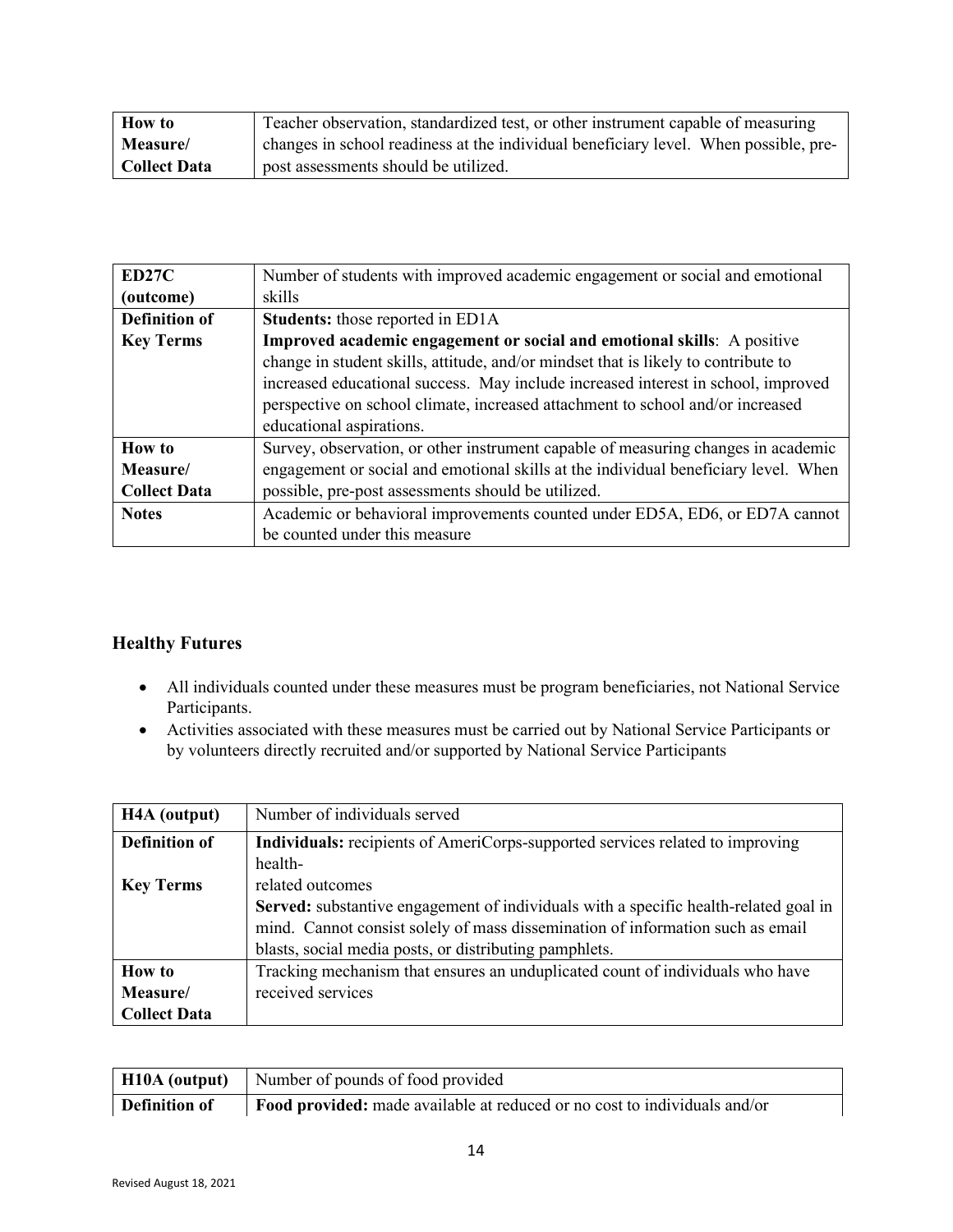| <b>Key Terms</b>    | organizations for the purpose of alleviating food insecurity or hunger. May include |
|---------------------|-------------------------------------------------------------------------------------|
|                     | community garden programs.                                                          |
| <b>How to</b>       | Tracking mechanism that ensures an unduplicated count of pounds of food provided    |
| Measure/            |                                                                                     |
| <b>Collect Data</b> |                                                                                     |

| H <sub>12</sub> (outcome)                        | Number of individuals who report increased food security                                                                                                                                                                                                                                                                                                                                                                                                                        |
|--------------------------------------------------|---------------------------------------------------------------------------------------------------------------------------------------------------------------------------------------------------------------------------------------------------------------------------------------------------------------------------------------------------------------------------------------------------------------------------------------------------------------------------------|
| <b>Definition of</b><br><b>Key Terms</b>         | <b>Individuals:</b> those reported in H4A or V1, V7A, V8<br><b>Food security:</b> Access at all times to enough food for an active, healthy life. Food<br>security includes at a minimum: (1) the ready availability of nutritionally adequate<br>and safe foods, and (2) an assured ability to acquire acceptable<br>foods in socially acceptable ways (that is, without resorting to emergency food<br>supplies,<br>scavenging, stealing, or other coping strategies). [USDA] |
| <b>How to</b><br>Measure/<br><b>Collect Data</b> | Survey, interview, caseworker assessment, or other instrument capable of<br>measuring changes in food security at the individual beneficiary level. When<br>possible, pre-post assessments should be utilized.                                                                                                                                                                                                                                                                  |

| H17 (outcome)        | Number of individuals with increased health knowledge                              |
|----------------------|------------------------------------------------------------------------------------|
| <b>Definition of</b> | <b>Individuals:</b> those reported in H4A or V1, V7A, V8                           |
| <b>Key Terms</b>     |                                                                                    |
| <b>How to</b>        | Survey, test, or other instrument capable of measuring changes in knowledge at the |
| Measure/             | individual beneficiary level. When possible, pre-post assessments should be        |
| <b>Collect Data</b>  | utilized.                                                                          |

| H <sub>18</sub> (outcome) | Number of individuals reporting a change in behavior or intent to change behavior  |
|---------------------------|------------------------------------------------------------------------------------|
|                           | to improve their health                                                            |
| <b>Definition of</b>      | Individuals: those reported in H4A or V1, V7A, V8                                  |
| <b>Key Terms</b>          |                                                                                    |
| <b>How to</b>             | Survey, interview, or other instrument capable of measuring changes in behavior at |
| Measure/                  | the individual beneficiary level. When possible, pre-post assessments should be    |
| <b>Collect Data</b>       | utilized.                                                                          |

| H19 (outcome)        | Number of individuals with improved health                                      |
|----------------------|---------------------------------------------------------------------------------|
| <b>Definition of</b> | <b>Individuals:</b> those reported in H4A or V1, V7A, V8                        |
| <b>Key Terms</b>     |                                                                                 |
| <b>How to</b>        | Assessment by a healthcare professional, survey, or other instrument capable of |
| Measure/             | measuring changes in health condition at the individual beneficiary level. When |
| <b>Collect Data</b>  | possible, pre-post assessments should be utilized.                              |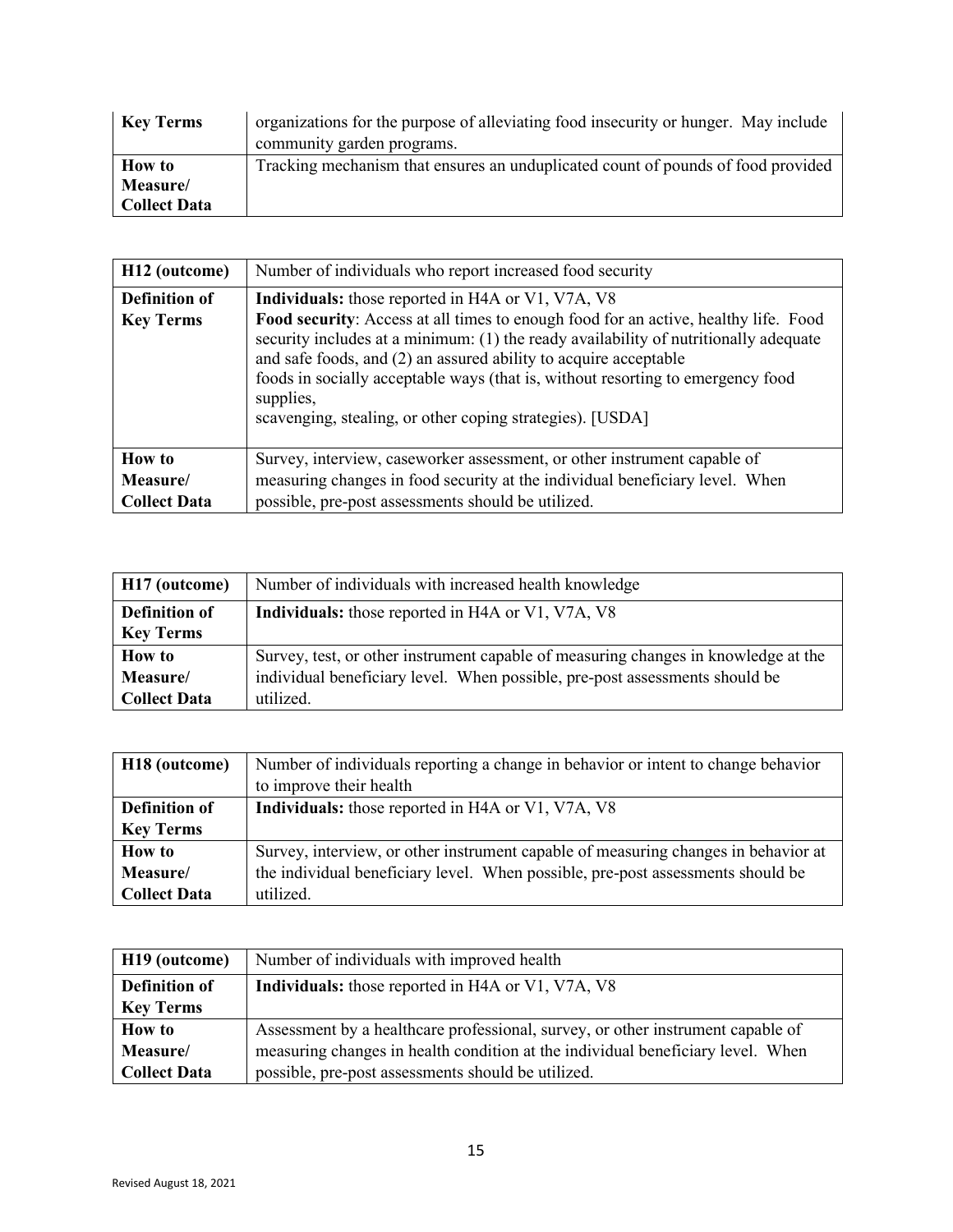| H <sub>20</sub> (outcome) | Number of individuals with improved access to medical care                        |
|---------------------------|-----------------------------------------------------------------------------------|
| <b>Definition of</b>      | <b>Individuals:</b> those reported in H4A or V1, V7A, V8                          |
| <b>Key Terms</b>          |                                                                                   |
| <b>How to</b>             | Survey, interview, caseworker assessment, or other instrument capable of          |
| Measure/                  | measuring changes in health care access at the individual beneficiary level. When |
| <b>Collect Data</b>       | possible, pre-post assessments should be utilized.                                |

#### <span id="page-15-0"></span>**Veterans and Military Families**

- All individuals counted under these measures must be program beneficiaries, not National Service Participants.
- Activities associated with these measures must be carried out by National Service Participants or by volunteers directly recruited and/or supported by National Service Participants.
- For information on O9, O10, O11, O21 see Economic Opportunity.
- For information on ED11 see Education
- For information on H12, H17, H18, H19, H20 see Healthy Futures

| V1 (output)          | Number of veterans served                                                           |
|----------------------|-------------------------------------------------------------------------------------|
| <b>Definition of</b> | Veteran: a person who served in the active military, naval, or air service, and who |
| <b>Key Terms</b>     | was discharged or released therefrom under conditions other than dishonorable       |
|                      | [Section 101 of Title 38, 23 United States Code]                                    |
|                      | Served: substantive engagement of individuals with specific outcome(s) in mind.     |
|                      | Cannot consist solely of mass dissemination of information such as email blasts,    |
|                      | social media posts, or distributing pamphlets.                                      |
| <b>How to</b>        | Tracking mechanism that ensures an unduplicated count of individuals who have       |
| Measure/             | received services                                                                   |
| <b>Collect Data</b>  |                                                                                     |

| V7A (output)         | Number of active duty military service members and/or military family members                                                                                                                                                                                                                                                                                                                                                                                                                                                                                                                                                                                                                                                                                                                                                            |
|----------------------|------------------------------------------------------------------------------------------------------------------------------------------------------------------------------------------------------------------------------------------------------------------------------------------------------------------------------------------------------------------------------------------------------------------------------------------------------------------------------------------------------------------------------------------------------------------------------------------------------------------------------------------------------------------------------------------------------------------------------------------------------------------------------------------------------------------------------------------|
|                      | served                                                                                                                                                                                                                                                                                                                                                                                                                                                                                                                                                                                                                                                                                                                                                                                                                                   |
| <b>Definition of</b> | Active duty military service member: The term "active duty" means "full-time                                                                                                                                                                                                                                                                                                                                                                                                                                                                                                                                                                                                                                                                                                                                                             |
| <b>Key Terms</b>     | duty in the active military service of the United States, including active duty or<br>fulltime training duty in the Reserve Component" [DOD Dictionary of Military and<br>Associated Terms, April 2018]. AmeriCorps considers National Guard members and<br>reservists and wounded warriors sub-groups of active duty military service members<br>for the purposes of grant applications and performance measure reporting.<br>Military family member: Immediate family member related by blood, marriage, or<br>adoption to a current member of the U.S. armed forces including one who is<br>deceased.<br><b>Served:</b> substantive engagement of individuals with specific outcome(s) in mind.<br>Cannot consist solely of mass dissemination of information such as email blasts,<br>social media posts, or distributing pamphlets. |
| <b>How to</b>        | Tracking mechanism that ensures an unduplicated count of individuals who have                                                                                                                                                                                                                                                                                                                                                                                                                                                                                                                                                                                                                                                                                                                                                            |
| Measure/             | received services                                                                                                                                                                                                                                                                                                                                                                                                                                                                                                                                                                                                                                                                                                                                                                                                                        |
| <b>Collect Data</b>  |                                                                                                                                                                                                                                                                                                                                                                                                                                                                                                                                                                                                                                                                                                                                                                                                                                          |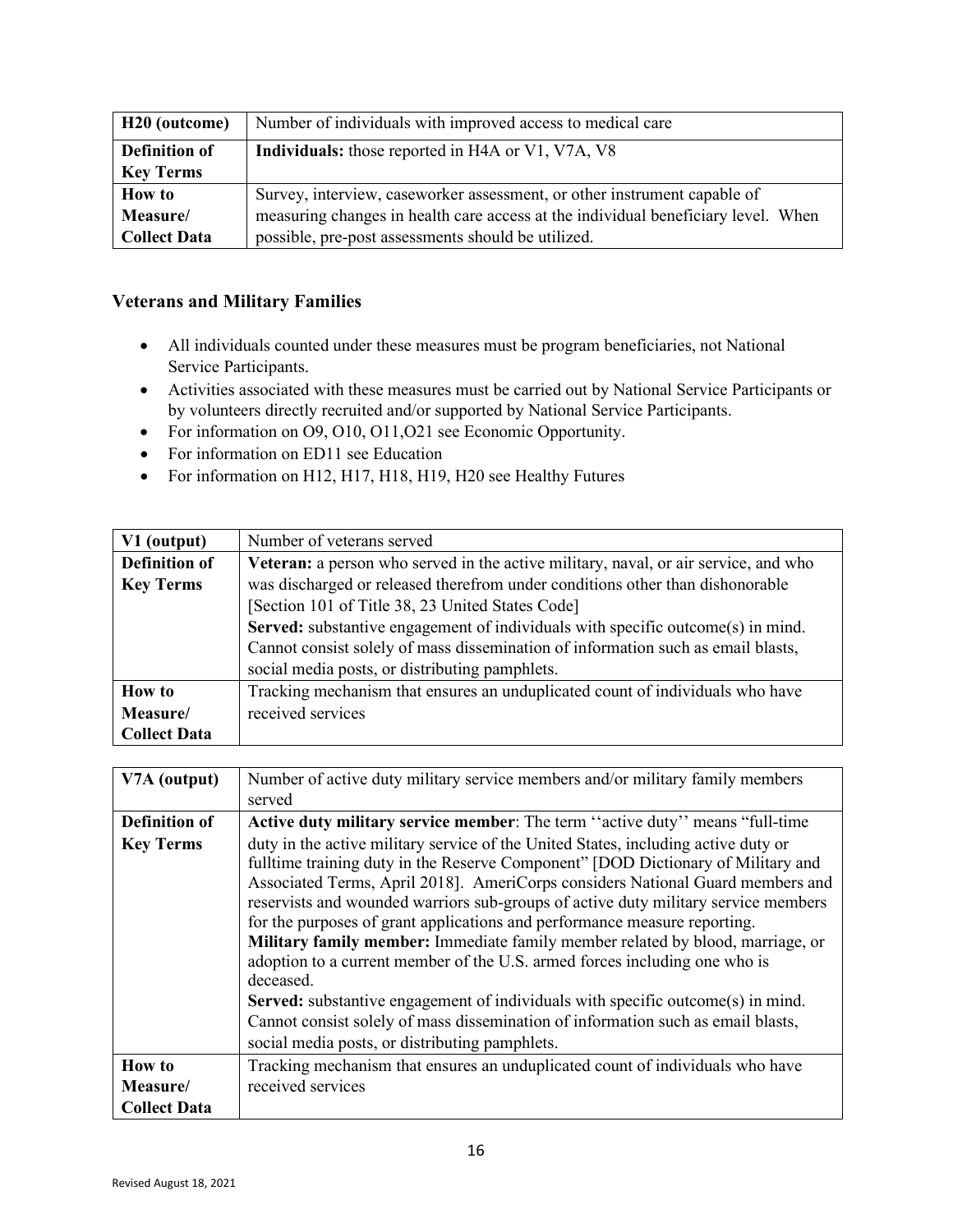| V8 (output)          | Number of veteran family members served                                             |
|----------------------|-------------------------------------------------------------------------------------|
| <b>Definition of</b> | Veteran: a person who served in the active military, naval, or air service, and who |
| <b>Key Terms</b>     | was discharged or released therefrom under conditions other than dishonorable       |
|                      | [Section 101 of Title 38, 23 United States Code]                                    |
|                      | Veteran family member: Immediate family member related by blood, marriage, or       |
|                      | adoption to a veteran, including one who is deceased.                               |
|                      | Served: substantive engagement of individuals with specific outcome(s) in mind.     |
|                      | Cannot consist solely of mass dissemination of information such as email blasts,    |
|                      | social media posts, or distributing pamphlets.                                      |
| <b>How to</b>        | Tracking mechanism that ensures an unduplicated count of individuals who have       |
| Measure/             | received services                                                                   |
| <b>Collect Data</b>  |                                                                                     |

#### <span id="page-16-0"></span>**Disaster Services**

- Activities associated with these measures must be carried out by National Service Participants or by volunteers directly recruited and/or supported by National Service Participants.
- All individuals counted under these measures must be program beneficiaries, not National Service Participants.
- For G3-3.4, G3-3.10A See Capacity Building Section

| D <sub>1</sub> A (output) | Number of individuals served                                                        |
|---------------------------|-------------------------------------------------------------------------------------|
| <b>Definition of</b>      | Individuals: recipients of AmeriCorps-supported services related to disaster        |
| <b>Key Terms</b>          | preparedness, response, recovery, and/or mitigation                                 |
|                           | Served: substantive engagement of individuals with a specific disaster-related goal |
|                           | in mind. Cannot consist solely of mass dissemination of information such as email   |
|                           | blasts, social media posts, or distributing pamphlets.                              |
| <b>How to</b>             | Tracking mechanism that ensures an unduplicated count of individuals who have       |
| Measure/                  | received services                                                                   |
| <b>Collect Data</b>       |                                                                                     |

<span id="page-16-1"></span>

| D5 (outcome)         | Number of individuals reporting increased disaster readiness                              |
|----------------------|-------------------------------------------------------------------------------------------|
| <b>Definition of</b> | <b>Individuals:</b> those reported in measure D1A                                         |
| <b>Key Terms</b>     | <b>Disaster readiness:</b> measures taken to prepare for and reduce the effects of future |
|                      | disasters                                                                                 |
| <b>How to</b>        | Survey, interview, or other instrument capable of measuring changes in disaster           |
| Measure/             | readiness at the individual beneficiary level. When possible, pre-post assessments        |
| <b>Collect Data</b>  | should be utilized.                                                                       |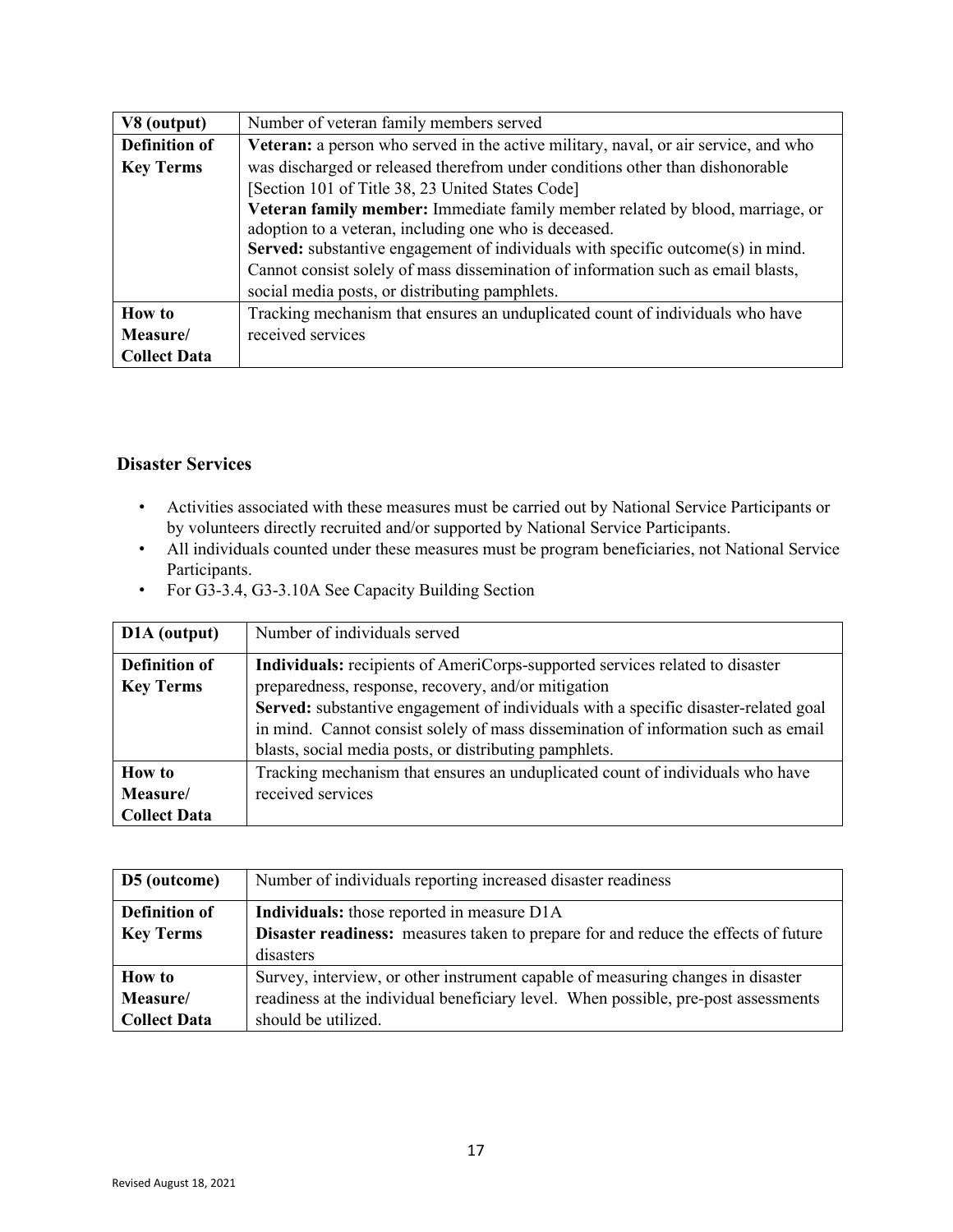### **Environmental Stewardship**

- Activities associated with these measures must be carried out by National Service Participants or by volunteers directly recruited and/or supported by National Service Participants.
- AmeriCorps encourages grantees to perform service with the greatest impact versus providing minimal impact to the highest number of individuals.

| EN1 (output)         | Number of housing units or public structures weatherized or retrofitted to improve                                                                                                                                                                                                                                                                                                                                                                                                                                                                                                                                                                                                                    |
|----------------------|-------------------------------------------------------------------------------------------------------------------------------------------------------------------------------------------------------------------------------------------------------------------------------------------------------------------------------------------------------------------------------------------------------------------------------------------------------------------------------------------------------------------------------------------------------------------------------------------------------------------------------------------------------------------------------------------------------|
|                      | energy efficiency                                                                                                                                                                                                                                                                                                                                                                                                                                                                                                                                                                                                                                                                                     |
| <b>Definition of</b> | <b>Housing unit:</b> a single-family home (including a mobile home if permanently                                                                                                                                                                                                                                                                                                                                                                                                                                                                                                                                                                                                                     |
| <b>Key Terms</b>     | placed), an apartment, or a room in a group home for people with disabilities <b>Public</b><br>structure: Shelter, such as homeless shelter or emergency shelter operated by a<br>nonprofit or government organization; government-owned building<br>Weatherization: Modifying a building to reduce energy consumption and costs and<br>optimize energy efficiency. Whole-house weatherization includes the installation of<br>modern energy-saving heating and cooling equipment and looks at how the house<br>performs as a system.<br>Retrofit: An energy conservation measure applied to an existing building or the<br>action of improving the thermal performance or maintenance of a building. |
| <b>How to</b>        | Tracking mechanism that ensures an unduplicated count of units/structures that                                                                                                                                                                                                                                                                                                                                                                                                                                                                                                                                                                                                                        |
| Measure/             | have received services                                                                                                                                                                                                                                                                                                                                                                                                                                                                                                                                                                                                                                                                                |
| <b>Collect Data</b>  |                                                                                                                                                                                                                                                                                                                                                                                                                                                                                                                                                                                                                                                                                                       |

| <b>EN1.1</b>         | Number of housing units or public structures with reduced energy consumption or |
|----------------------|---------------------------------------------------------------------------------|
| (outcome)            | reduced energy costs                                                            |
|                      |                                                                                 |
| <b>Definition of</b> | Housing units or public structures: those reported in EN1                       |
| <b>Key Terms</b>     |                                                                                 |
| <b>How to</b>        | Utility bill/statement, computer modeling, resident survey, or other instrument |
| Measure/             | capable of measuring changes in energy consumption or energy costs at the       |
| <b>Collect Data</b>  | individual unit/structure level. When possible, pre-post assessments should be  |
|                      | utilized.                                                                       |

| EN3 (output)         | Number of individuals receiving education or training in environmental stewardship                                                                                                                                                                                                                                                                                                                                                                              |
|----------------------|-----------------------------------------------------------------------------------------------------------------------------------------------------------------------------------------------------------------------------------------------------------------------------------------------------------------------------------------------------------------------------------------------------------------------------------------------------------------|
|                      | and/or environmentally-conscious practices                                                                                                                                                                                                                                                                                                                                                                                                                      |
| <b>Definition of</b> | Environmental Stewardship and/or environmentally conscious practices:                                                                                                                                                                                                                                                                                                                                                                                           |
| <b>Key Terms</b>     | Organized efforts to teach about how natural environments function and,<br>particularly, how human beings can manage their behavior and choices in order to<br>live sustainably within those environments.<br><b>Education or training:</b> substantive engagement of individuals with a specific<br>education goal in mind. Cannot consist solely of mass dissemination of information<br>such as email blasts, social media posts, or distributing pamphlets. |
| <b>How to</b>        | Tracking mechanism that ensures an unduplicated count of individuals that have                                                                                                                                                                                                                                                                                                                                                                                  |
| Measure/             | received services                                                                                                                                                                                                                                                                                                                                                                                                                                               |
| <b>Collect Data</b>  |                                                                                                                                                                                                                                                                                                                                                                                                                                                                 |